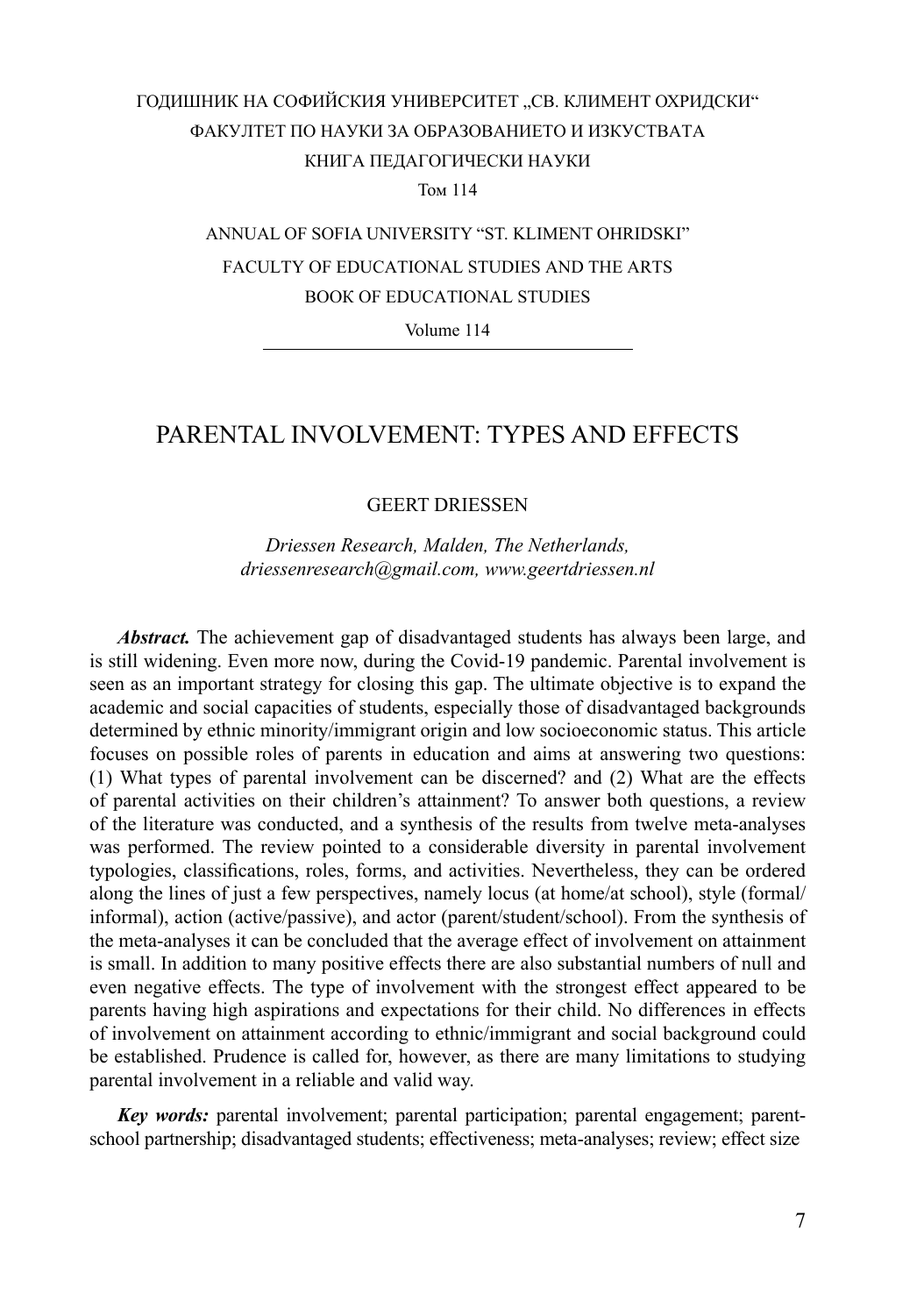### INTRODUCTION

In many countries, educational underachievement resulting from socioeconomic and ethnic/immigrant factors in the home environment is perceived as a serious and – above all – persisting problem (Goodman et al., 2015; OECD, 2012). Concrete indicators of underachievement are, for instance, weak test results, repeating grades, low tracks of secondary education, unqualified school leaving/school drop-out, and limited transfer to higher education. The interest in the achievement gap between children from lower socioeconomic milieus and ethnic and immigrant backgrounds on the one hand and those from higher milieus and ethnic majority backgrounds on the other hand started in the 1960s and still continues (OECD, 2015; Stevens & Dworkin, 2019). This distinction between milieu and ethnicity/migration, for that matter, often is seen as a rather analytic one, as the two demographics are strongly intertwined, i.e., many ethnic/immigrant students are from lower socioeconomic milieus. Several studies have shown that despite the implementation of various policies to prevent and combat educational disadvantage and the investment of staggering supplementary budgets, all the measures taken did not have the effects desperately hoped for (Demeuse et al., 2012; Driessen, 2012; Goodman & Burton, 2012). Even more disappointing is the conclusion of quite a number of recent studies, which demonstrate that the educational gaps by social class and ethnic/ immigrant origin have not closed but are actually widening (Hanushek et al., 2019; OECD, 2018; Passaretta & Skopek, 2018). Reardon (2011) is of the opinion that this is a consequence of growing income inequality and an increased investment of wealthy parents in their children's cognitive development, for instance by sending them to (expensive) private schools, paying for individual homework assistance and special exam preparation courses. Really worrisome is the finding that now, as a result of the present Covid-19 pandemic, school closures have enlarged this achievement gap even more. Reasons given are that disadvantaged students tend to have less access to technology (internet, laptops), have no physical space for studying at home, receive no or only little support from their parents, and spend less time learning compared with their more affluent peers (Lally & Bermingham, 2020; Quilter-Pinner & Gill, 2020).

For a long time, the dominating explanation given for the origin of the achievement gap has been sought in the distance (or incongruence) between the home and the school environment. It is assumed that there exist various forms of so-called linguistic (language use; Bernstein, 1971), cultural (norms and values; Bourdieu, 1986) and social capital (social networks; Coleman, 1988), which are typical of the modal school environment and which prepare students for a successful educational career. Such vital educational luggage is available to children from middle and upper socioeconomic and ethnic majority backgrounds; it is, however, largely absent in working class and minority/immigrant families (Driessen, 2001; Lee & Brown,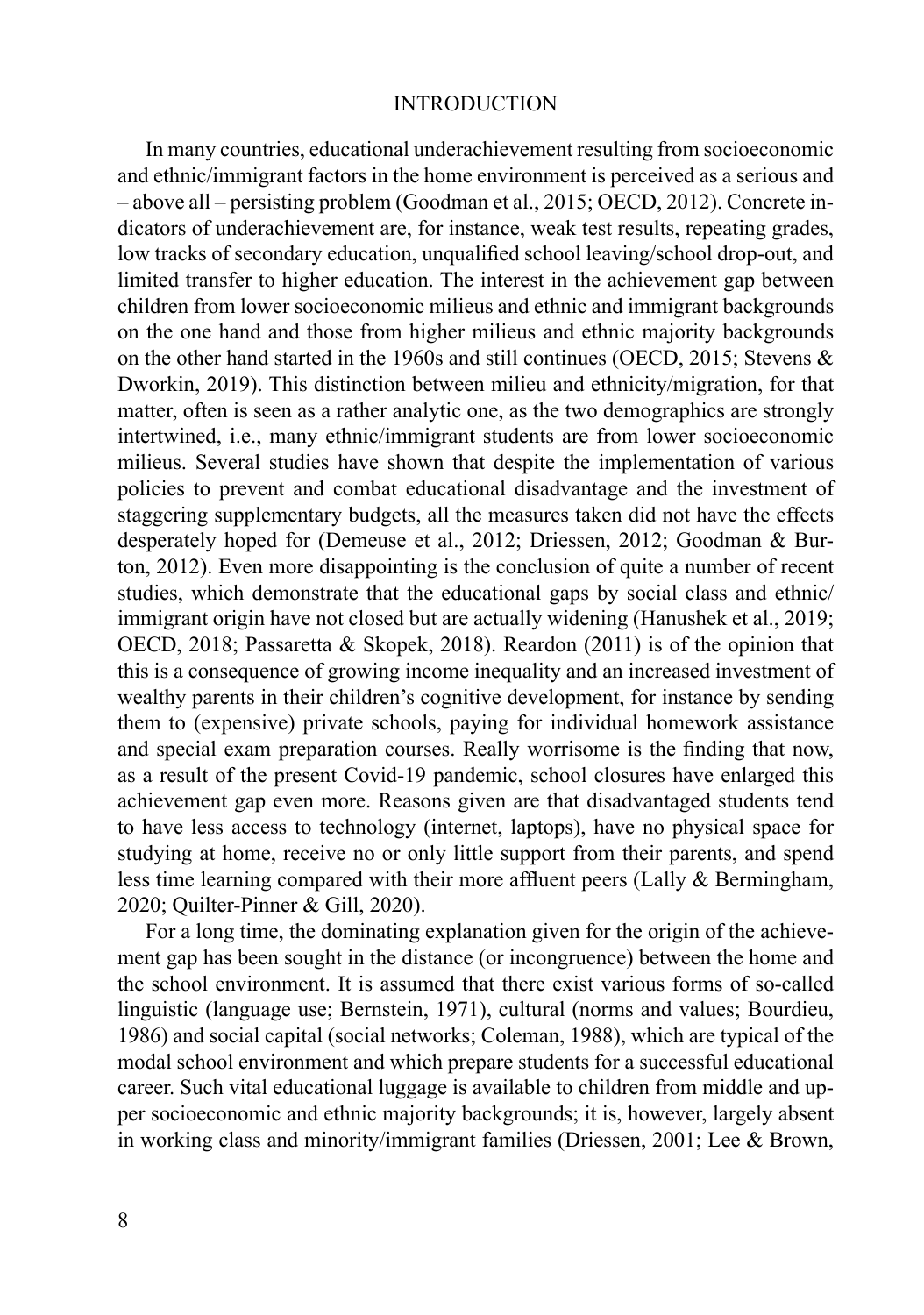2006). To compensate for this "deficit" a diversity of educational compensatory and stimulation programs and activities have been developed and implemented, both for educational institutions, such as preschools and primary schools, and also for parents at home. More recently, however, Agirdag and Merry (2020) argue that this "blaming the victims", i.e., the children and their parents, and insinuating that their educational disadvantage is a result of the families' language delays, their lacking reading habits, their material deprivation, and their deviating parenting styles and skills, is not the right and fair perspective. According to them, this "deficit thinking" is not innocent, but actually part of the problem. Such "hidden" demands of the established educational system reinforce the harmful stereotype of the disadvantaged student and their family, who do not own the correct cultural capital, who do not read a paper and who do not visit museums. However, many studies show that it is precisely such stereotypes that threaten the normal functioning of disadvantaged students and result in achievement gaps (Appel et al., 2015; Van den Bergh et al., 2010). Agirdag and Merry (2020) assume that what really makes the difference is the professionals, not the parents or students. Essential are teachers, school staff and management who possess specific cultural and pedagogical competencies and who have a deep knowledge of and a sincere affinity with the local communities and therefore can better understand the needs of their students and help them accordingly with the personal development they are entitled to.

Notwithstanding this alternative perspective (or paradigm), most stimulation and compensation programs and activities have a traditional basis (Goodall & Vorhaus, 2011; Karsten, 2006; Ross, 2009). Ultimately, the emphasis in nearly all cases is on (acquiring) the country's official language. Several countries have developed a system where schools with many disadvantaged students receive extra funding (Vandevoort et al., 2020; Vignoles et al., 2000). To a certain degree the schools are free to spend these supplementary budgets, for instance on class size reduction, special (language training) programs, and individual help for students (Driessen, 2017). Lately, there is a (renewed) interest in the preschool and early school phase. Early Childhood Education (ECE) provides educational stimulation and compensatory programs in preschools and the early grades of primary school. It is expected that the earlier the interventions to prevent and reduce the achievement gaps take place, the more effective they will be at eliminating them in the long run (Reardon, 2011). Though the accent mostly is on the children's linguistic and cognitive development, many programs also include social, emotional, physical and health components, and this is often combined with educational and pedagogical support for the parents at home (Driessen, 2020). Parents, for instance, learn how best to play with their children and how to read with and to them. However, parents not only have an important role in the upbringing and development of young children at home, but also in that of older children and at school. Therefore, in educational disadvantage policies and programs all sorts of parental involvement and participation activities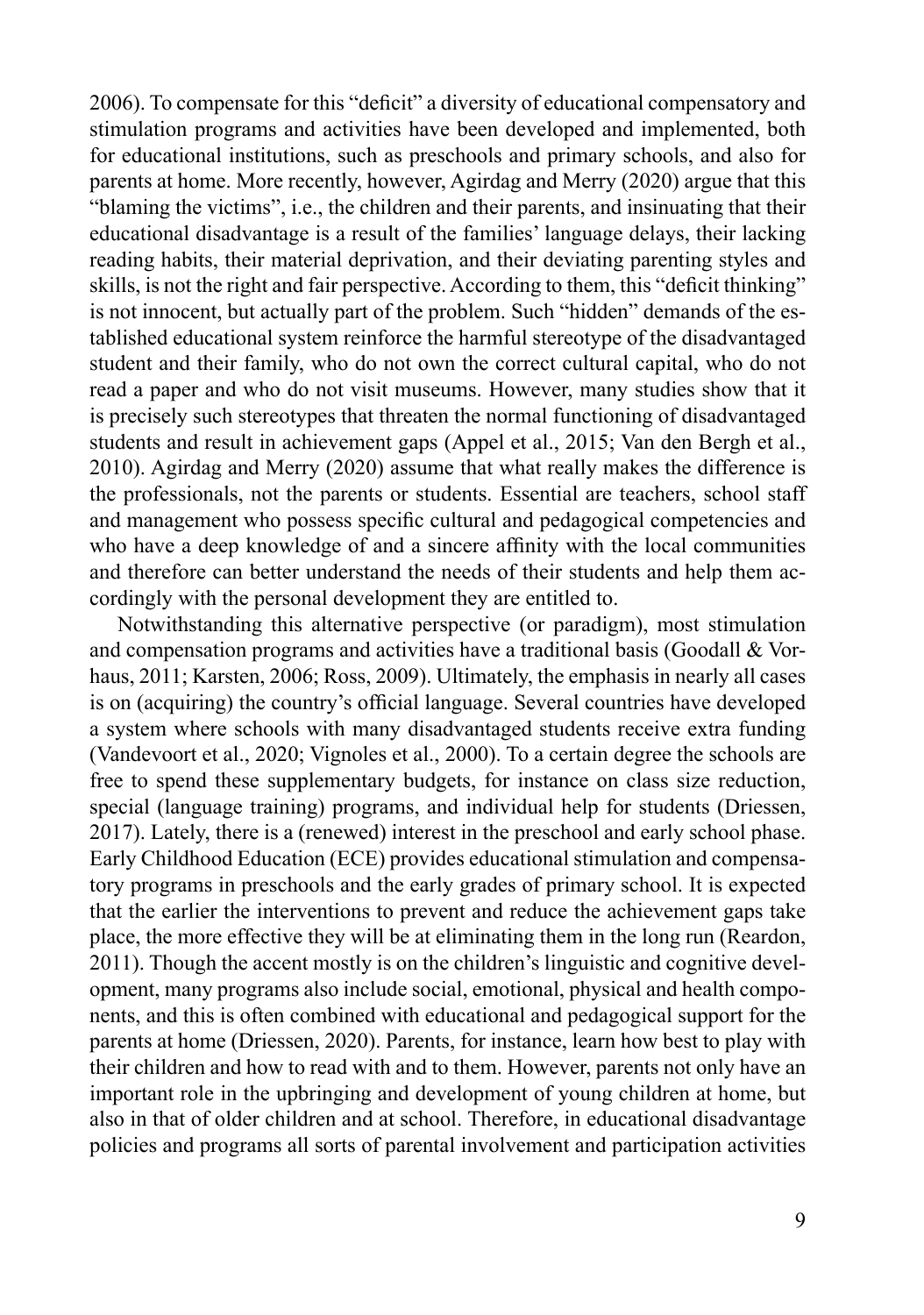receive much attention. In the remainder of this article we will focus on the role of parents in education: what types of parental involvement can be discerned, and what are the effects of all of such parental activities on their children's attainment.

#### TYPES OF INVOLVEMENT

For many years now, stimulating parental involvement and participation in their children's schooling is viewed as an important strategy to advance their educational careers and – in the long run – chances in the labor market, especially for children from disadvantaged backgrounds determined by low socioeconomic status and ethnic minority or immigrant origin (Barger et al., 2019; Carter, 2002; Fleischmann & De Haas, 2016; Wilder, 2014). Bridging the existing school-home divide by actively engaging parents both at school and at home therefore is viewed as an essential instrument to improve the educational chances of all children, regardless of their family background (Epstein et al., 2002). In addition, it is not only important to focus on the relation between home and school, but also to engage and include the local community in the activities to collectively combat educational disadvantage (Smit et al., 2001).

In the scientific literature, various definitions and terms are used when referring to forms of cooperation and collaboration between parents, teachers, schools, and the local community (Boonk et al., 2018; Fox & Olsen, 2014; Gumuliauskienė & Starkutė, 2018; Punter et al., 2016; Smit & Driessen, 2009). Some examples are: parental involvement; parental participation; parental engagement; school-family relations; school-family-community partnerships; and educational partnerships. For the sake of readability, henceforth we will use "parental involvement" wherever possible. Research on parental involvement has shown that there are considerable differences in the level of involvement and that this variation to a high degree depends on the socioeconomic position and ethnic/immigrant background of the parents (Antony-Newman, 2019; Boethel, 2003, 2004; Henderson & Mapp, 2002; Wilder, 2014). More and more the term "partnership" is being used in connection to the concept of meaningful cooperative relations between schools, parents and the local community (Desforges, 2003; Epstein et al., 2002). In such a partnership the various participants involved aim at mutually supporting each other and attuning their activities with the objective of supporting the motivation, learning and development of the children, and particularly those from disadvantaged backgrounds. In the rest of this section we will present the results of a review of the literature and describe a few examples of such typologies and classifications.

Based on many studies and many years of work by educators and families in elementary, middle, and high schools, Joyce Epstein developed her seminal framework of six major types of parental involvement (Epstein et al., 2002). Central is the notion of partnership in combination with a theory of overlapping spheres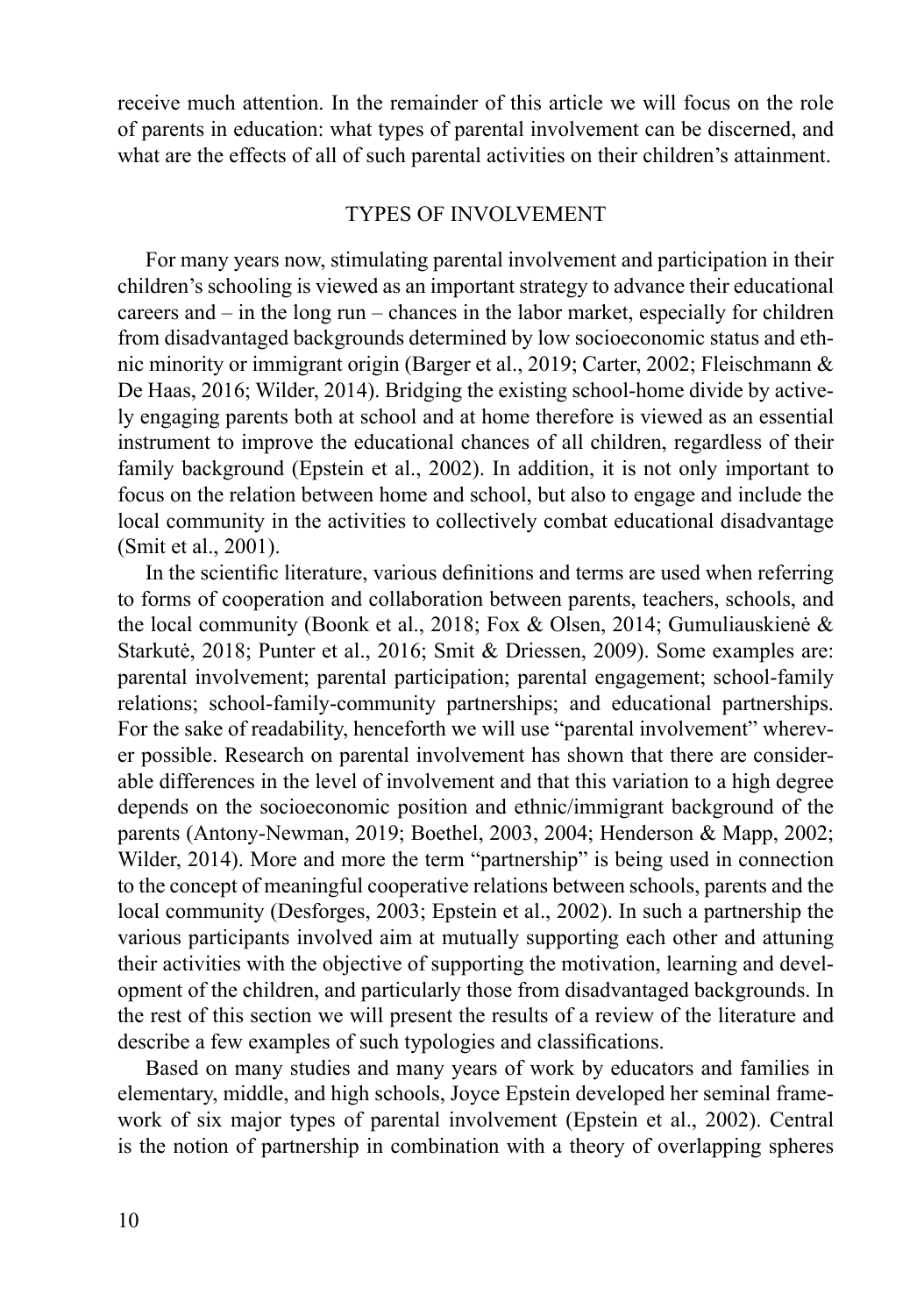of influence. In this theory, various perspectives on social institutions which can influence the education and socialization of children are integrated. The three institutions, or contexts, distinguished are: family, school, and the local community. It is assumed that they to a certain extent share vital goals, which therefore can be best reached by communicating and cooperating. The three institutions are viewed as spheres of influence which overlap to a greater or lesser degree. This congruence is of importance for the optimal development of children, and partnership is considered as an essential agent to realize this. Teachers, parents and community members and institutions are all regarded as partners with their own and their shared roles, tasks and responsibilities. At the core of the six types of involvement are two central notions of caring: trusting and respecting. In Table 1 we present Epstein's six types of involvement and their relation with caring and several key elements.

| <i>Table 1.</i> Types of parental involvement for comprehensive programs of partnership |  |  |
|-----------------------------------------------------------------------------------------|--|--|
| (adapted from Epstein et al., 2002)                                                     |  |  |

| <b>Type</b>                         | Caring                                       | Kev                                                                                                                                                                                                                                                         |  |  |
|-------------------------------------|----------------------------------------------|-------------------------------------------------------------------------------------------------------------------------------------------------------------------------------------------------------------------------------------------------------------|--|--|
| Parenting                           | Supporting, nurturing,<br>and child rearing  | Assist families with parenting and childrearing<br>skills, understanding child and adolescent develop-<br>ment, and setting home conditions that support chil-<br>dren as students at each age and grade level; assist<br>schools in understanding families |  |  |
| Communicating                       | Relating, reviewing,<br>and overseeing       | Communicate with families about school programs<br>and student progress through effective school-to-<br>home and home-to-school communications                                                                                                              |  |  |
| Volunteering                        | Supervising and<br>fostering                 | Improve recruitment, training, work, and schedules<br>to involve families as volunteers and audiences at<br>the school or in other locations to support students<br>and school programs.                                                                    |  |  |
| Learning at home                    | Managing,<br>recognizing, and<br>rewarding   | Involve families with their children in learning ac-<br>tivities at home, including homework and other cur-<br>riculum-related activities and decisions                                                                                                     |  |  |
| Decision making                     | Contributing,<br>considering, and<br>judging | Include families as participants in school decisions,<br>governance, and advocacy through PTA/PTO,<br>school councils, committees, action teams, and oth-<br>er parent organizations                                                                        |  |  |
| Collaborating with<br>the community | Sharing and giving                           | Coordinate community resources and services for<br>students, families, and the school with businesses,<br>agencies, and other groups, and provide services to<br>the community                                                                              |  |  |

Barger et al. (2019) were interested in the various forms of parental involvement and their specific effects on various children's outcomes. They departed from the definition of parental involvement as parents' commitment of resources, such as time, energy, and money, to the academic context of their children's lives (cf. Grolnick & Slowiaczek, 1994). Based on a review of the literature, they first distin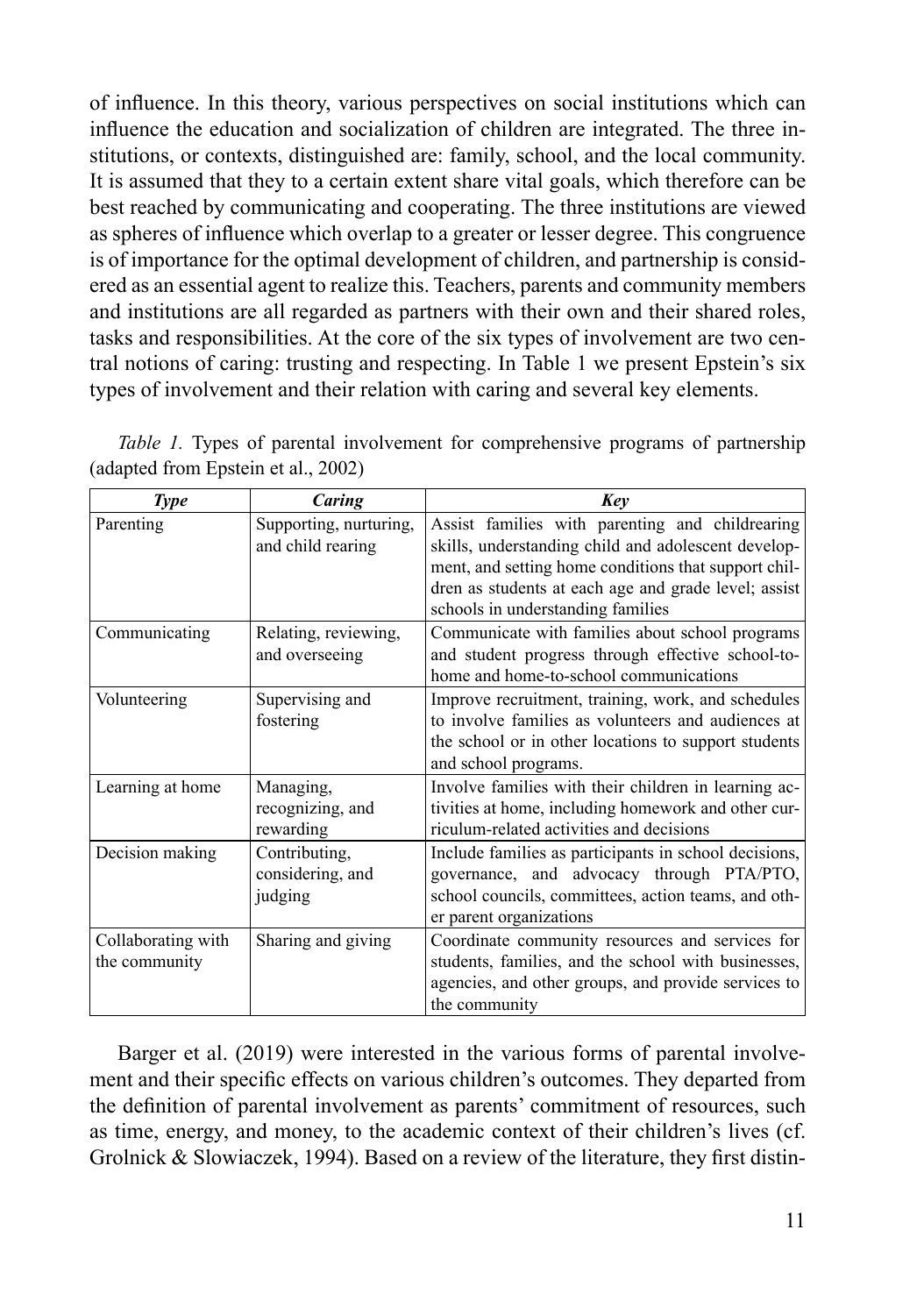guished between two broad forms of parental involvement, namely school-based involvement, and home-based involvement, and then discerned several more specific modes of involvement. In the upper panel of Table 2 we give an overview of this classification; in the lower panel of the table we continue with a number of child outcome domains.

| Parents' involvement   |                                                                   |  |  |
|------------------------|-------------------------------------------------------------------|--|--|
| School involvement     |                                                                   |  |  |
| Participation          | Attendance of open houses or school programs, volunteering in the |  |  |
|                        | classroom, field trips, communication with the teacher            |  |  |
| Governance             | Membership in the PTA, PTA board, school board                    |  |  |
| Home involvement       |                                                                   |  |  |
| Discussion and         | Discussion of school with children, encouragement of children's   |  |  |
| encouragement          | learning, knowledge, interest, awareness about school             |  |  |
| Cognitive-intellectual | Joint book reading, trips to libraries or museums                 |  |  |
| Homework involvement   | Homework assistance, making environment conducive to completing   |  |  |
|                        | homework, rules about homework                                    |  |  |

*Table 2.* Parents' involvement and possible effects on child outcomes (adapted from Barger et al., 2019)

| Children's outcomes  |                                                                                                                          |  |  |
|----------------------|--------------------------------------------------------------------------------------------------------------------------|--|--|
| Achievement          | Grades, standardized test scores, academic competence                                                                    |  |  |
| Engagement           | Persistence, truancy, dropout, classroom conduct                                                                         |  |  |
| Motivation           | Perceived competence, expectations, perceived control, intrinsic<br>motivation, mastery goals, aspirations, school value |  |  |
| Social adjustment    | Social competence, social dominance                                                                                      |  |  |
| Emotional adjustment | Internalizing symptoms, self-esteem, emotion regulation                                                                  |  |  |
| Delinquency          | Substance use, sexual behaviors and attitudes, externalizing                                                             |  |  |

On the basis of a multi-stage study and combining input from a review of the literature, empirical research and a subsequent consultation of an expert focus group, Smit et al. (2007) developed yet another typology of parents and school strategies aimed at the creation of effective partnerships. The strategies discerned focus on the following core elements: developing a vision of parental involvement; expanding the visibility and approachability of the school team by creating contact moments; taking into consideration the concerns of parents; connecting to what parents find interesting and have an affinity with; bearing in mind the quality of the communication between school and parents; stimulating creativity and initiative; and giving parents time to learn something from the school team. The list of characteristics was condensed into six profiles in terms of the extent to which the parents show formal versus informal involvement in their child's school and education. The six types are: the supporter, the absentee, the politician, the career-maker, the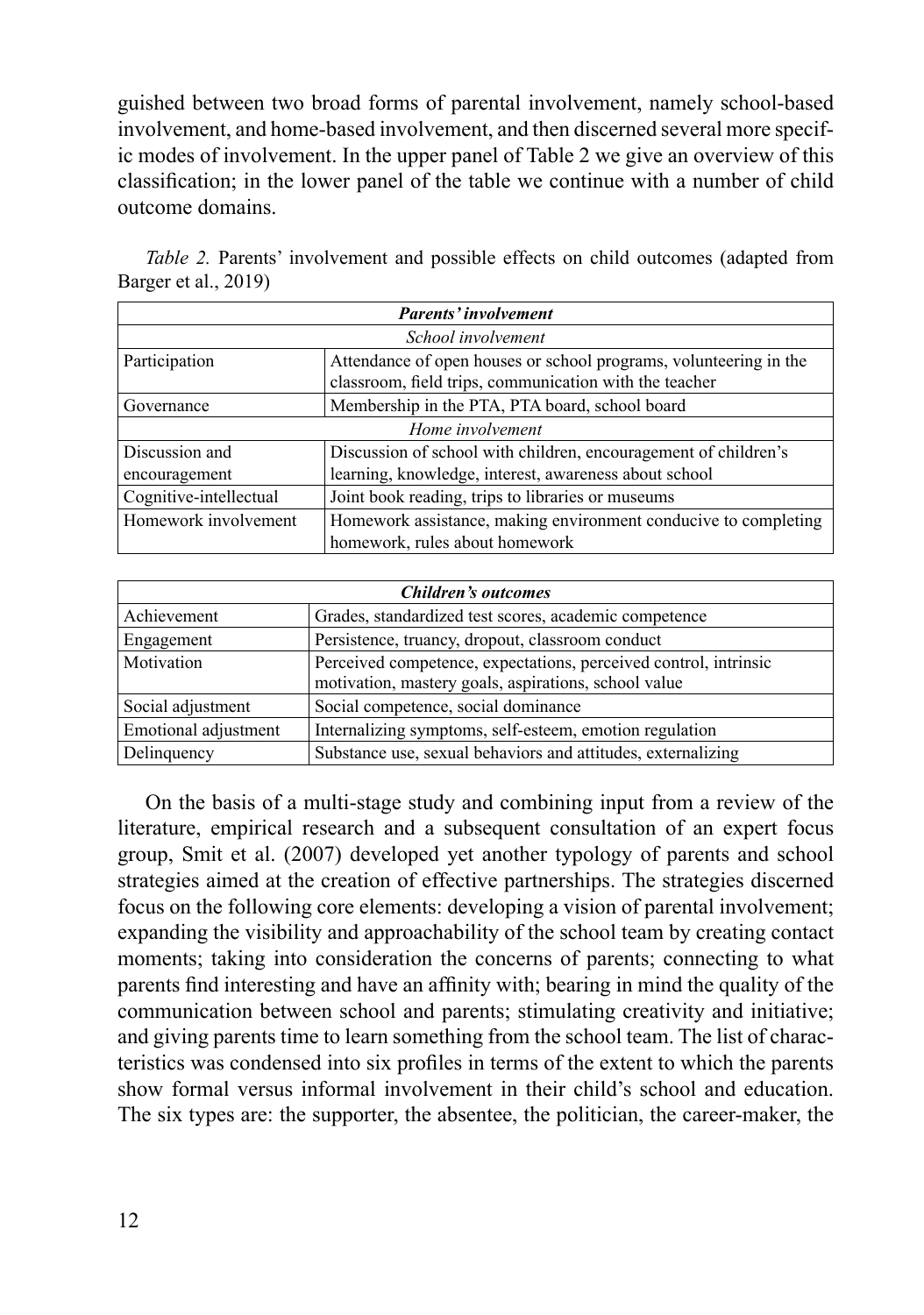tormentor and the super parent. In Table 3, we present these types in relation to six key characteristics.

|                    | The supporter                                                                                                                                                                                               | The politician                                                                                                                                                                                                                                                        | <b>The tormentor</b>                                                                                                                                                                                                                                                                                                                                                                                 |
|--------------------|-------------------------------------------------------------------------------------------------------------------------------------------------------------------------------------------------------------|-----------------------------------------------------------------------------------------------------------------------------------------------------------------------------------------------------------------------------------------------------------------------|------------------------------------------------------------------------------------------------------------------------------------------------------------------------------------------------------------------------------------------------------------------------------------------------------------------------------------------------------------------------------------------------------|
| Education          | Low/medium                                                                                                                                                                                                  | Medium/high                                                                                                                                                                                                                                                           | High                                                                                                                                                                                                                                                                                                                                                                                                 |
| Characteristics    | Satisfied<br>and<br>involved,<br>prepared to help with prac-<br>tical matters, willing to<br>work, an excellent helping<br>hand, pleasant partner, ac-<br>tive, available on demand,<br>has sufficient time | Desire to help make deci-<br>sions, exert influence, and<br>be involved; satisfied as<br>long as he/she can partic-<br>ipate in meetings; critical<br>consumer;<br>extroverted:<br>pays attention to "dem-<br>ocratic" quality of the<br>choice of school             | Feels offended and mis-<br>understood as a result of<br>the school's attitude and<br>own educational experi-<br>ences; denounces errors<br>on the part of the school<br>as a critical consumer; is<br>an unguided missile for<br>the school team; is only<br>satisfied when the school<br>cringes and takes respon-<br>sibility for suboptimal<br>functioning                                        |
| Key words          | Helpful, nice, solid, friend-<br>ly, creative, sympathetic,<br>joint thinker, harmonious,<br>supportive, enlightening,<br>willing to serve, naïve,<br>well-adjusted                                         | Critical, precise, optimis-<br>tic, desire to inspire, per-<br>suasive                                                                                                                                                                                                | Know-it-all, cold, insen-<br>sitive, aggressive, con-<br>flictual, fighter, theatrical,<br>impatient                                                                                                                                                                                                                                                                                                 |
| Suited for         | Lending a helping hand,<br>parent committees                                                                                                                                                                | School<br>advisory<br>board.<br>school board                                                                                                                                                                                                                          | School advisory board,<br>school board                                                                                                                                                                                                                                                                                                                                                               |
| Not suited for     | School advisory board or<br>school board without first<br>following one or more<br>training courses                                                                                                         | Actual conduct of help-<br>ing-hand services                                                                                                                                                                                                                          | Helping-hand activities,<br>parent committees                                                                                                                                                                                                                                                                                                                                                        |
| How to<br>approach | Appeal to sense of sol-<br>idarity, existence of an<br>alliance, partnership with<br>shared goals                                                                                                           | Appeal to desire to in-<br>fluence school policy, be<br>heard, and hear oneself<br>speak; in order to fully<br>utilize the capacities of<br>this parent, ask him/her to<br>participate on the behalf<br>of parents in the school<br>advisory board or school<br>board | Show real interest in the<br>motives of this parent<br>and his or her (new)<br>ideas regarding child<br>raising and education;<br>be professional but see<br>that the parent remains<br>comfortable; keep<br>your goals in mind; be<br>well-prepared; pose good<br>questions; send a thank<br>you note after meeting;<br>take notes on the conver-<br>sation; keep the line of<br>communication open |

*Table 3.* Types of parents and their key characteristics (adapted from Smit et al., 2007)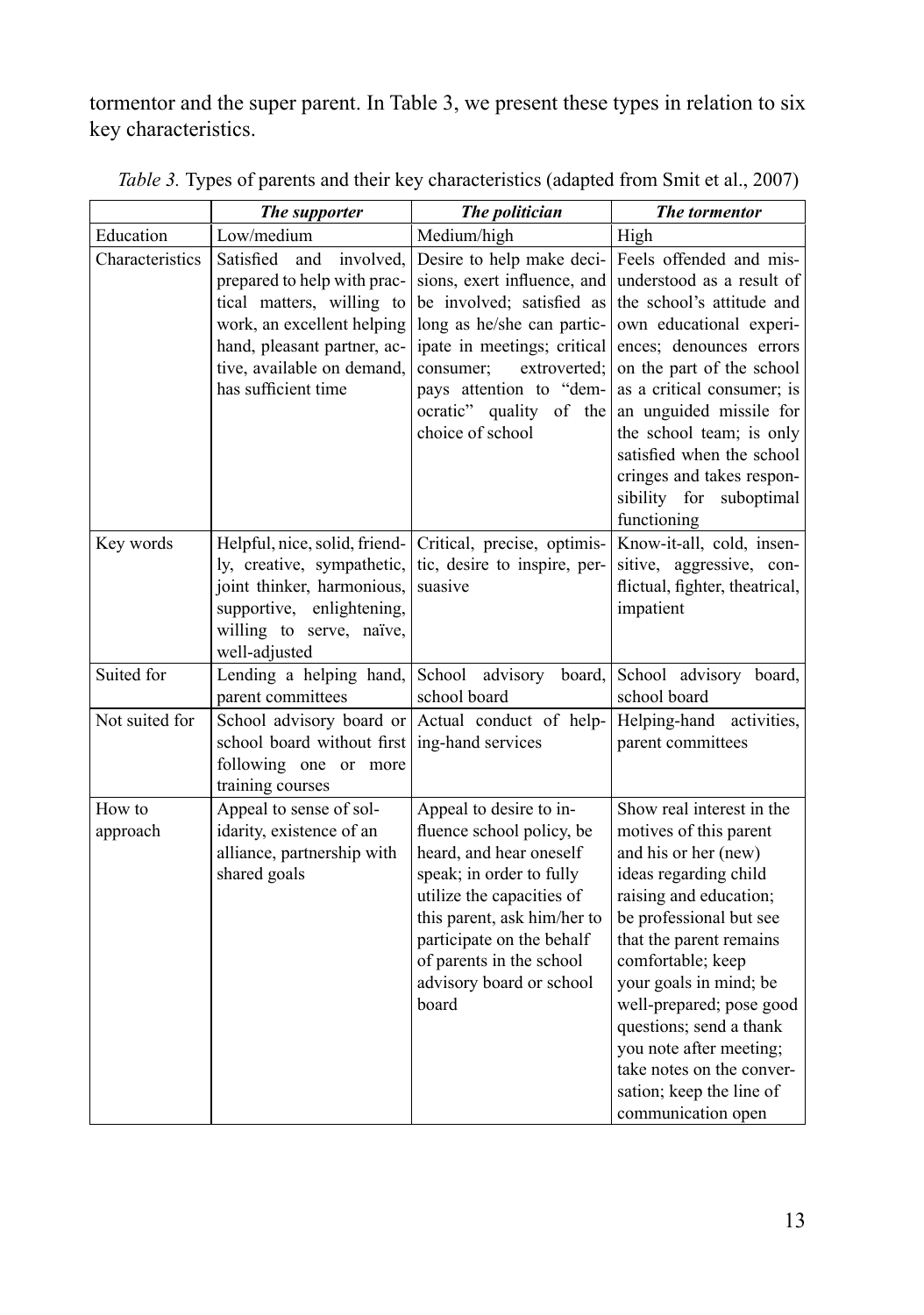|                    | The absentee                                                                                                                                                                                                                                                                                               | The career-maker                                                                                                                                                                                                                                                                                                               | The super parent                                                                                                                                                                                                                                                                                                                                                                                                                              |
|--------------------|------------------------------------------------------------------------------------------------------------------------------------------------------------------------------------------------------------------------------------------------------------------------------------------------------------|--------------------------------------------------------------------------------------------------------------------------------------------------------------------------------------------------------------------------------------------------------------------------------------------------------------------------------|-----------------------------------------------------------------------------------------------------------------------------------------------------------------------------------------------------------------------------------------------------------------------------------------------------------------------------------------------------------------------------------------------------------------------------------------------|
| Education          | Low/medium                                                                                                                                                                                                                                                                                                 | Medium/high                                                                                                                                                                                                                                                                                                                    | High                                                                                                                                                                                                                                                                                                                                                                                                                                          |
| Characteristics    | Does not consider him/<br>herself suited to make a<br>contribution, may only<br>participate when asked<br>explicitly, moderately<br>dissatisfied, uninvolved;<br>school has no priority<br>(anymore), leaves<br>choice of school up to<br>chance, impossible to<br>contact, introverted,<br>unapproachable | Places responsibility for<br>child raising, child care,<br>and education on the<br>school; one-stop-shopping<br>approach; satisfied as<br>long as school takes on all<br>tasks; critical with regard<br>to choice of school; has<br>attitude of "school is for the<br>parents" and sees teachers<br>as an extension of parents | Feels responsible for child<br>raising and education<br>together with the school;<br>is prepared to support the<br>school alongside a busy<br>job; is willing to invest in<br>the school relation; thinks<br>critically along with the<br>school; contributes good<br>ideas; is prepared to utilize<br>own networks; is satisfied<br>when the school does its<br>best for the performance<br>and wellbeing of own<br>child and other students |
| Key words          | Loner, quitter, has (almost)<br>no contact with other<br>parents, no friendship<br>relations with the school,<br>uncommunicative,<br>wrestles with cultural gap<br>due to different cultural<br>background                                                                                                 | Aloof, "no news is good<br>news", businesslike,<br>basically all take and no<br>give                                                                                                                                                                                                                                           | Loyal, ambitious,<br>strengthener, innovative,<br>communicative, inspiring,<br>walking encyclopedia,<br>grows                                                                                                                                                                                                                                                                                                                                 |
| Suited for         | School support network,<br>can serve as a bridge to<br>other absentee parents or<br>group of parents                                                                                                                                                                                                       | School advisory board or<br>school board, provided this<br>fits his/her career prospects                                                                                                                                                                                                                                       | Thinking about problems,<br>finding solutions, handling<br>crises, acquisition of<br>funds, school board (chair)                                                                                                                                                                                                                                                                                                                              |
| Not suited for     | School advisory board,<br>school board, or parent<br>committees without first<br>following one or more<br>training courses                                                                                                                                                                                 | Time consuming helping-<br>hand services                                                                                                                                                                                                                                                                                       | Supportive school network                                                                                                                                                                                                                                                                                                                                                                                                                     |
| How to<br>approach | Look for contact, show<br>interest, enter to discussion<br>of cultural background and<br>children, show empathy,<br>see where you can help,<br>win trust                                                                                                                                                   | Enter into conversation<br>about work, career,<br>education; mention<br>the functions of school<br>advisory board and school<br>board, interesting people<br>participating in these, and<br>what such participation<br>could mean for career                                                                                   | Show a warm interest<br>in the opinions and<br>expectations of the parent<br>with regard to child raising<br>and education, gauge<br>the need for (greater)<br>involvement, be open to<br>ideas of this parent                                                                                                                                                                                                                                |

The last model we present here is based on a review study into definitions of parental involvement. Fox and Olsen (2014) developed a conceptual model of parental engagement combining modes of parental involvement and children's outcomes; see Table 4.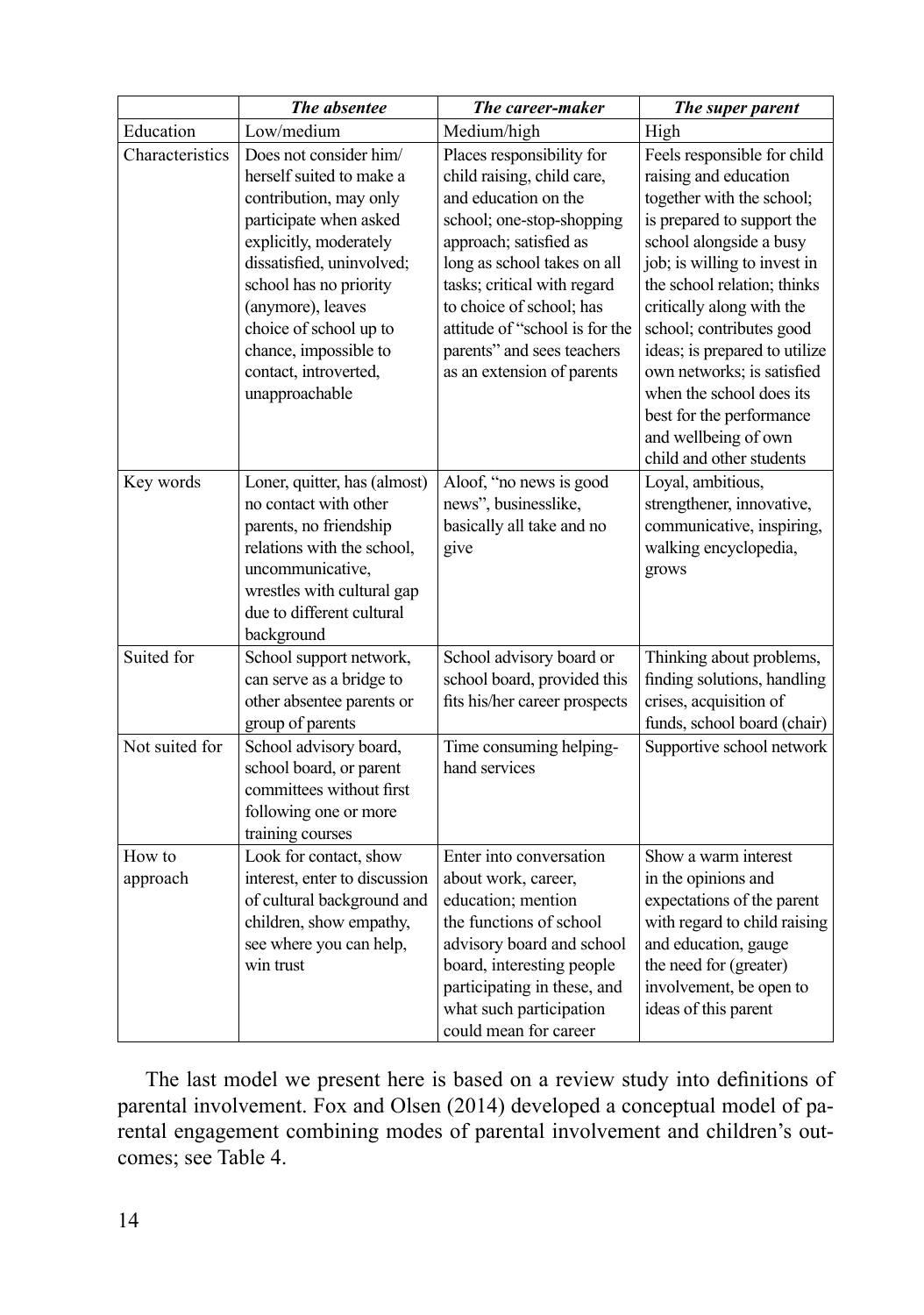| Locus                            | <b>Modes of parental involvement</b>                                                                                                                                          | <b>Short term outcomes</b>                                                                                                                                                                                                | Longer term outcomes                                                                                                                                        |
|----------------------------------|-------------------------------------------------------------------------------------------------------------------------------------------------------------------------------|---------------------------------------------------------------------------------------------------------------------------------------------------------------------------------------------------------------------------|-------------------------------------------------------------------------------------------------------------------------------------------------------------|
| Family-led                       | High expectations                                                                                                                                                             |                                                                                                                                                                                                                           |                                                                                                                                                             |
| learning                         | Shared reading                                                                                                                                                                |                                                                                                                                                                                                                           |                                                                                                                                                             |
| learning<br>environment          | Parent-child conversation<br>around learning, social issues,<br>family stories<br>Homework support that provides<br>an appropriate environment for<br>Cognitively stimulating | Belief in the<br>importance<br>of education<br>Self-efficacy<br>Academic competence/<br>confidence<br>Motivation and<br>engagement in learning<br>Persistence<br>Skills for learning<br>Social and emotional<br>wellbeing | Academic<br>achievement: literacy<br>and numeracy<br>Mental health and<br>wellbeing<br>Mitigating the impacts<br>of disadvantage on<br>educational outcomes |
|                                  | Support for social and emotional<br>wellbeing, peer relationships,<br>teacher relationships                                                                                   |                                                                                                                                                                                                                           |                                                                                                                                                             |
| Family-<br>school<br>partnership | Communication about children's<br>wellbeing and progress                                                                                                                      |                                                                                                                                                                                                                           |                                                                                                                                                             |
|                                  | Communication about what<br>children are learning and what<br>families can do<br>Engagement in the school<br>community and positive<br>attitudes to school                    |                                                                                                                                                                                                                           |                                                                                                                                                             |

*Table 4.* Parental engagement conceptual model (adapted from Fox and Olsen, 2014)

The examples of parental involvement presented here point to a considerable diversity in typologies, classifications, roles, forms, and activities. At the same time, and notwithstanding this apparent diversity, almost all are ordered along the lines of just a few perspectives, namely locus (at home/at school), style (formal/informal), action (active/passive), and actor (parent/student/school). Important, however, is the question whether all of this involvement leads to the desired effect, which is the improvement of educational chances in general, and specifically those of disadvantaged students. In the next section, we will try and answer this question. We are not just interested in the effects of parental involvement in general, but even more in the effects of specific activities on specific outcome measures of differing categories of students.

### EFFECTS OF PARENTAL INVOLVEMENT

The results of many hundreds of studies have shown that a stronger parental involvement in their children's schooling is positively related to their cognitive and social functioning (Carter, 2002; Fan & Chen, 2001; Henderson & Mapp, 2002; Jordan, 2001). However, there are also numerous studies that show null effects, or even negative effects (Boonk et al., 2018; Driessen et al., 2005; Gorard & Huat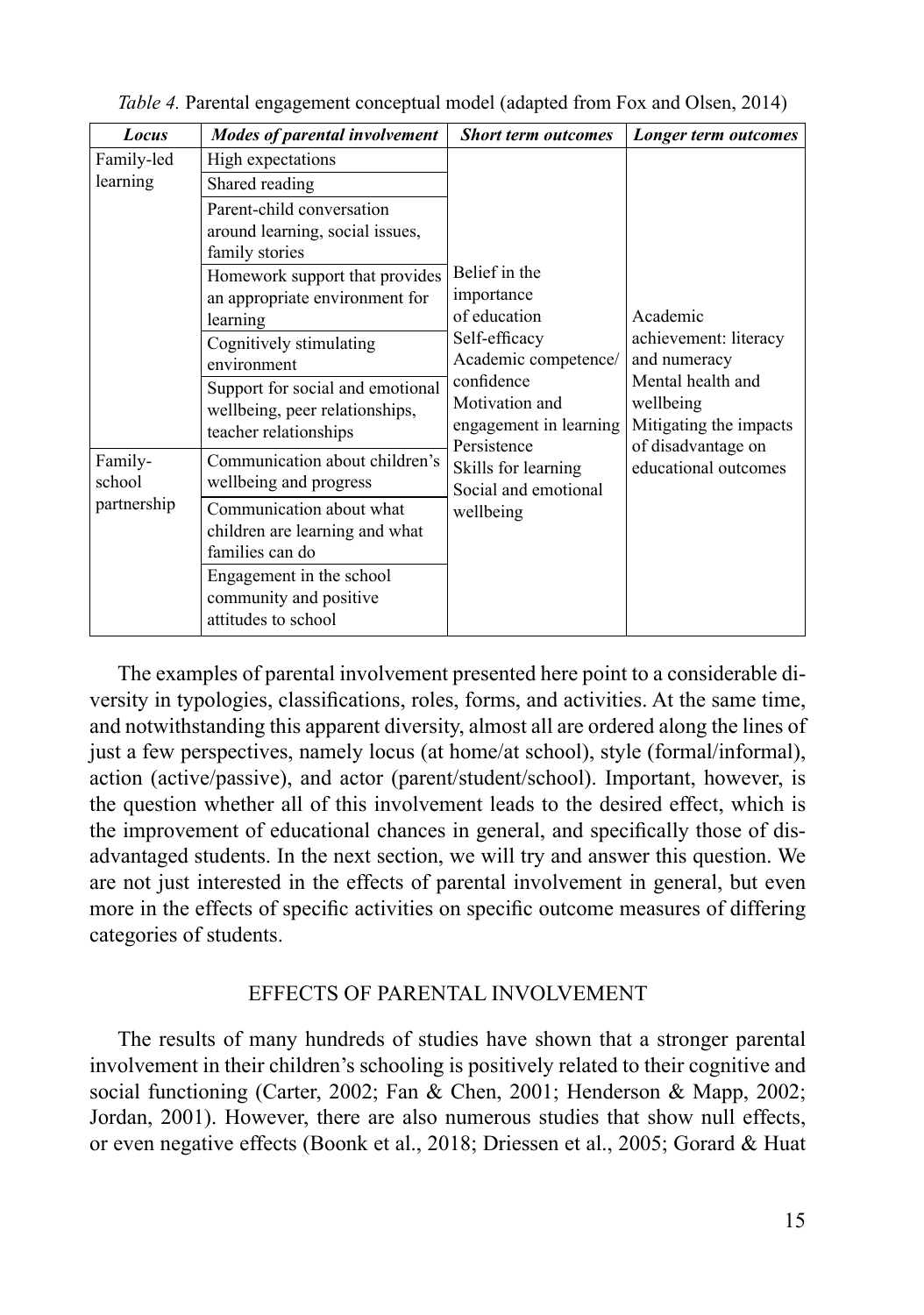See, 2013; Hattie, 2009). Regarding the latter, several researchers warn against a one-sided too optimistic picture because according to them studies with null or no effects often are not submitted to scientific journals or have a lesser chance of being accepted, the so-called file-drawer effect (Barger et al., 2019; Slavin, 2020).<sup>1</sup> Furthermore, most of the studies on parental involvement in education are based on cross-sectional and correlational designs, which – strictly speaking – do not permit causal interferences as to what affects what (Shute et al.,  $2001$ ).<sup>2</sup> In this section we will not focus on individual studies, but on review studies and (statistical) meta-analyses. An advantage of the latter is that effects are expressed in some form of quantitative effect-size, a compact coefficient that gives an idea of the strength of a relation or effect. According to Barger et al. (2019), larger meta-analytic databases provide greater opportunity to analyze a wider range of moderator effects with more precision. This does not mean, however, that meta-analysis is a methodology without any problems (Cheung & Slavin, 2016). One very practical one is that most meta-analyses build on overlapping individual studies, that is, the results to a more or lesser degree are based on the same studies. In our search for appropriate studies we first performed a web-based search (incl. Google Scholar and ResearchGate) using many combinations of (alternatives for) "parental involvement" and (alternatives for) "student achievement", and "meta-analysis" or "review study", with a limitation to studies published after the year 2000. In addition, we made use of the "snowball method" and the author's bookshelves to locate more studies. In the following overview we present the results of our findings, thereby concentrating on three aspects, viz. the overall effect of parental involvement, the effects of specific types of involvement, and their relationship with socioeconomic and ethnic and immigrant background.

In a synthesis of nine meta-analyses, i.e. a meta-analysis of meta-analyses, carried out between 1984 and 2007, Hattie (2009) found an effect size (Cohen's *d*) of 0.51 for the average effect of parental involvement on achievement, which is regarded as a medium effect.<sup>3</sup> Hattie established that there is much variance in the influence of parental involvement. When it involves a surveillance approach, the effects are negative; there are weaker effects in case the involvement relates to early interventions, and much stronger effects when it comprises parental aspirations and expectations, and when parents are more actively involved. More precisely, parental aspirations and expectations are strongest correlated with achievement (0.80), while modes of communication (such as interest in homework and schoolwork, assistance with homework, and discussing school progress) has a moderate

 $1$ In several studies this funnel effect or publication bias effect was examined, but could not be confirmed, though; e.g., Castro et al. (2015), Danisman (2017), Erdem and Kaya (2020), and Kim (2020).

<sup>2</sup> But this a general problem in social research.

<sup>&</sup>lt;sup>3</sup> According to Cohen's rule of the thumb an effect size of 0.20 is small, an effect of 0.50 is medium, and an effect of 0.80 is large (Cohen, 1992).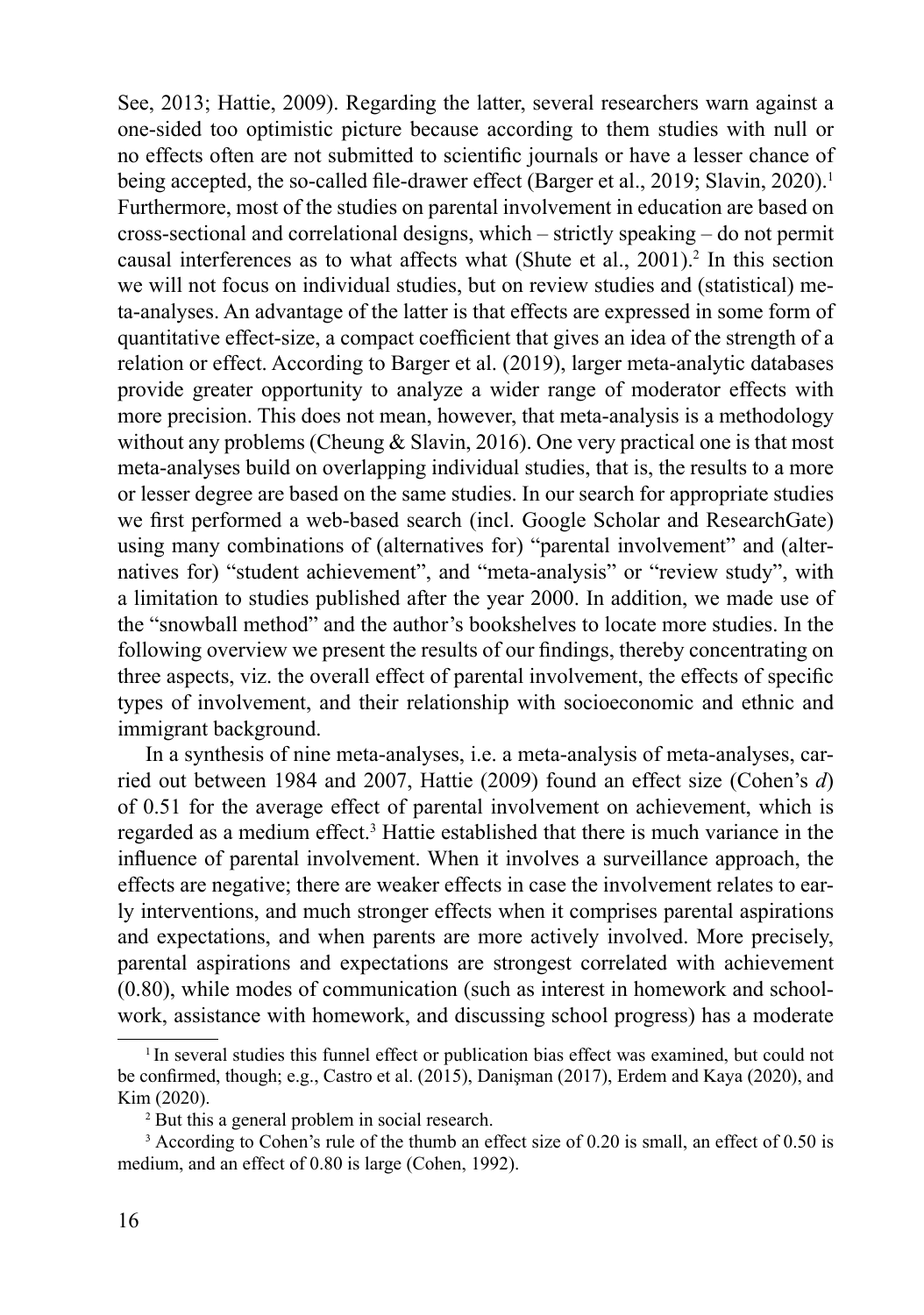effect (0.38). The effect of parental home supervision (like rules for watching tv, and home surroundings conducive to doing school work) has the weakest effect (0.18). In his overview, Hattie stresses the importance of the need for schools to work in partnerships with parents.

Shute et al. (2011) performed a review of the literature on effects of parental involvement on achievement, thereby specifically focusing on the secondary school level.<sup>4</sup> According to these researchers identifying the influence of parental involvement is complicated by several factors: different definitions are used; hardly any experimental studies exist; mediating factors and interacting variables are often ignored. In their analyses Shute et al. therefore not only were interested in (bivariate) correlations between the parental involvement variables and achievement, but also in outcomes of structural equation modelling and controlling for mediating variables. In total they found 74 studies that met their criteria for inclusion. Their most important finding can be summarized as follows: there is seldom more than a small-to-moderate association between any of the various forms of parental involvement and academic achievement.<sup>5</sup> The strongest associations appear to be: discussions about school activities between parent and child (positive); parents' aspirations and expectations for their children (positive); and parental styles, in particular an authoritative style (positive) and authoritarian and permissive styles (both negative). In addition to small positive associations, the researchers also reported several negative associations. They stress the need to be cautious about interpreting correlational data. An illustrative example is the following. The variable "parents checking homework" is often negatively associated with achievement. The reason for this probably is that parents tend to check homework more vigilantly in case their child has learning or behavioral problems, making checking homework an effect rather than a cause of poor academic achievement (also see Barger et al., 2019; Castro et al., 2015).

Jeynes (2012) performed a meta-analysis specifically focusing on urban areas. According to him this is necessary because the context and circumstances there differ greatly from other areas. He synthesized 51 studies analyzing the relation between parental participation programs and academic achievement of students from pre-kindergarten to 12th grade secondary school. The studies were published between 1964 and 2006. Unlike earlier studies he concentrated on involvement *programs*, distinguishing between a general involvement program and a range of specific types of involvement programs. He did not differentiate between different types of achievement measures, however. The effect sizes he computed ranged from  $d = 1.91$  to  $-0.21$ ; all but two effects were positive. The overall involvement program produced an effect size of 0.30. He found a somewhat smaller effect size in

<sup>4</sup> They presented no date range.

<sup>5</sup> Unfortunately they used not one type effect size, but several, which complicates reporting in a uniform quantitative way.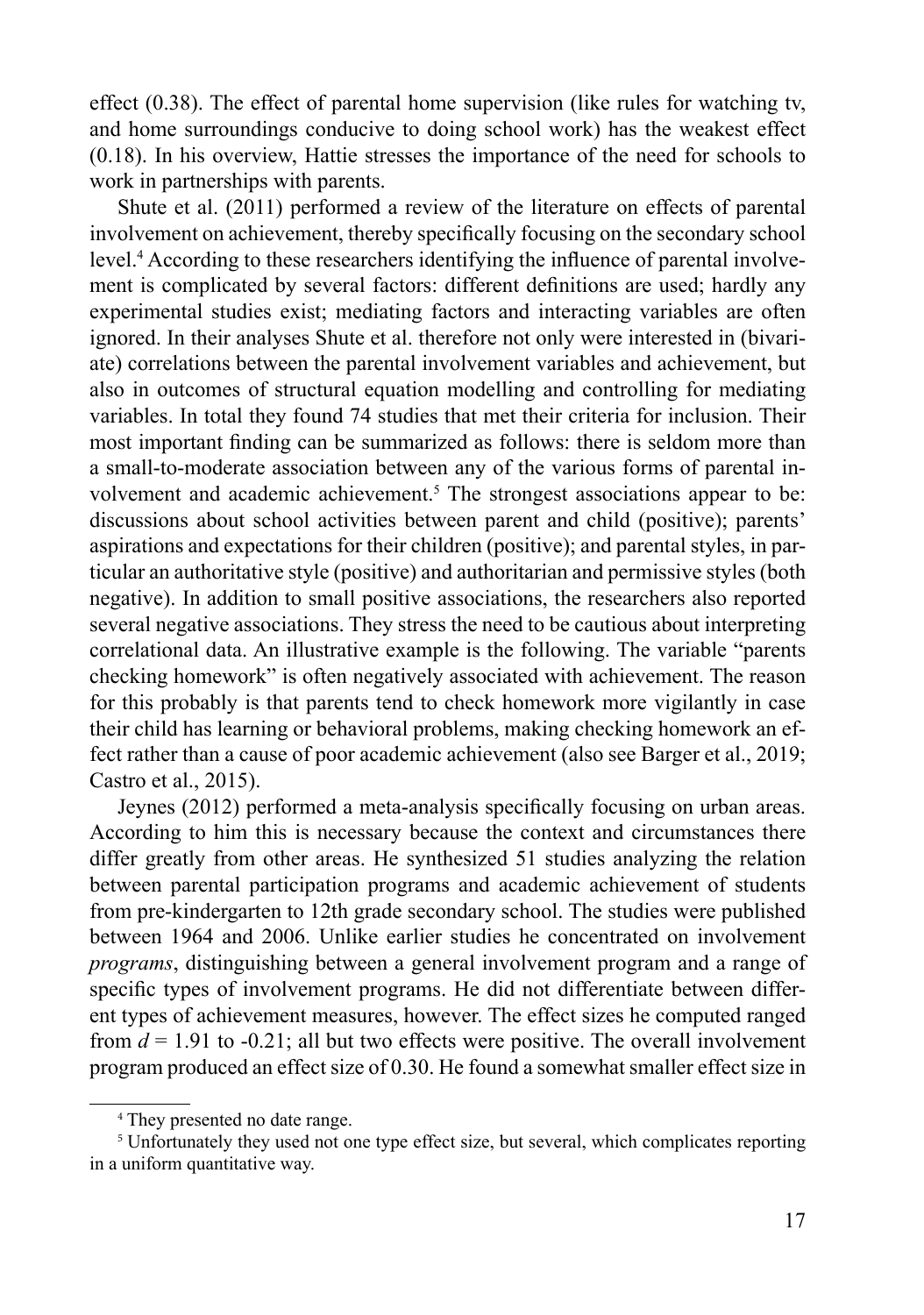the educational levels of kindergarten and primary school (0.29) than in the secondary education stage (0.35). Regarding the estimates for specific types of involvement, the effect size estimates were: shared reading 0.51; partnership/collaboration teachers-parents 0.35; checking homework 0.27; communication parents-teachers 0.28; Head Start 0.22 (n.s.); English as a Second Language 0.22 (n.s.).

In their review study, Bakker et al. (2013) examined a total of 111 studies into effects of parental involvement on academic achievement and on the non-cognitive outcomes motivation, well-being, and self-esteem of students of different ages. The results of these studies, which were published between 2003 and 2013, showed that for students of all ages involvement of parents at home is the most effective strategy. Significantly less important is the involvement in school and the contact between parents and teachers. The researchers do not report exact effect size coefficients; they conclude, nevertheless, that effects in general are small or even very small. On a total of 135 effects, 78 percent was positive, was 19 negative, and 4 percent was a null effect.<sup>6</sup> Bakker et al. conclude that regarding the effectiveness of parental involvement the socioeconomic and cultural background of families play a role, but it is difficult to establish this association unambiguously. In some studies parental involvement is a mediating variable, while in other studies interaction effects point to differential effects for different categories. In case interaction effects have been reported, they mostly point to more favorable effects for lower than for higher socioeconomic milieus.

Wilder (2014) synthesized the results of nine meta-analyses published between 2001 and 2012 that examined the impact of various types of parental involvement on academic achievement. These types were: parental involvement – academic achievement; home supervision; parental participation; parental expectations; and homework assistance. The results showed that the relationship was positive, regardless of the type of parental involvement or the measure of achievement.<sup>7</sup> This association was strongest if involvement was defined as parental expectations for academic achievement of their children; the influence was weakest if involvement was operationalized as homework assistance. The relationship between parental involvement and academic achievement was consistent across different grade levels and ethnic groups, but the strength of that relationship varied according to the way student achievement was measured. Regarding the latter, the impact may be significantly stronger if there is a more global measure of the achievement rather than a specific measure.

Castro et al. (2015) performed a quantitative synthesis of research into parental involvement and academic achievement through a meta-analysis of 37 studies in kindergarten, primary and secondary schools, carried out between 2000 and 2013. They differentiated between seven modes of involvement: general involvement;

<sup>6</sup> Multiple effects per study were possible.

<sup>&</sup>lt;sup>7</sup> Wilder did not report effect size coefficients.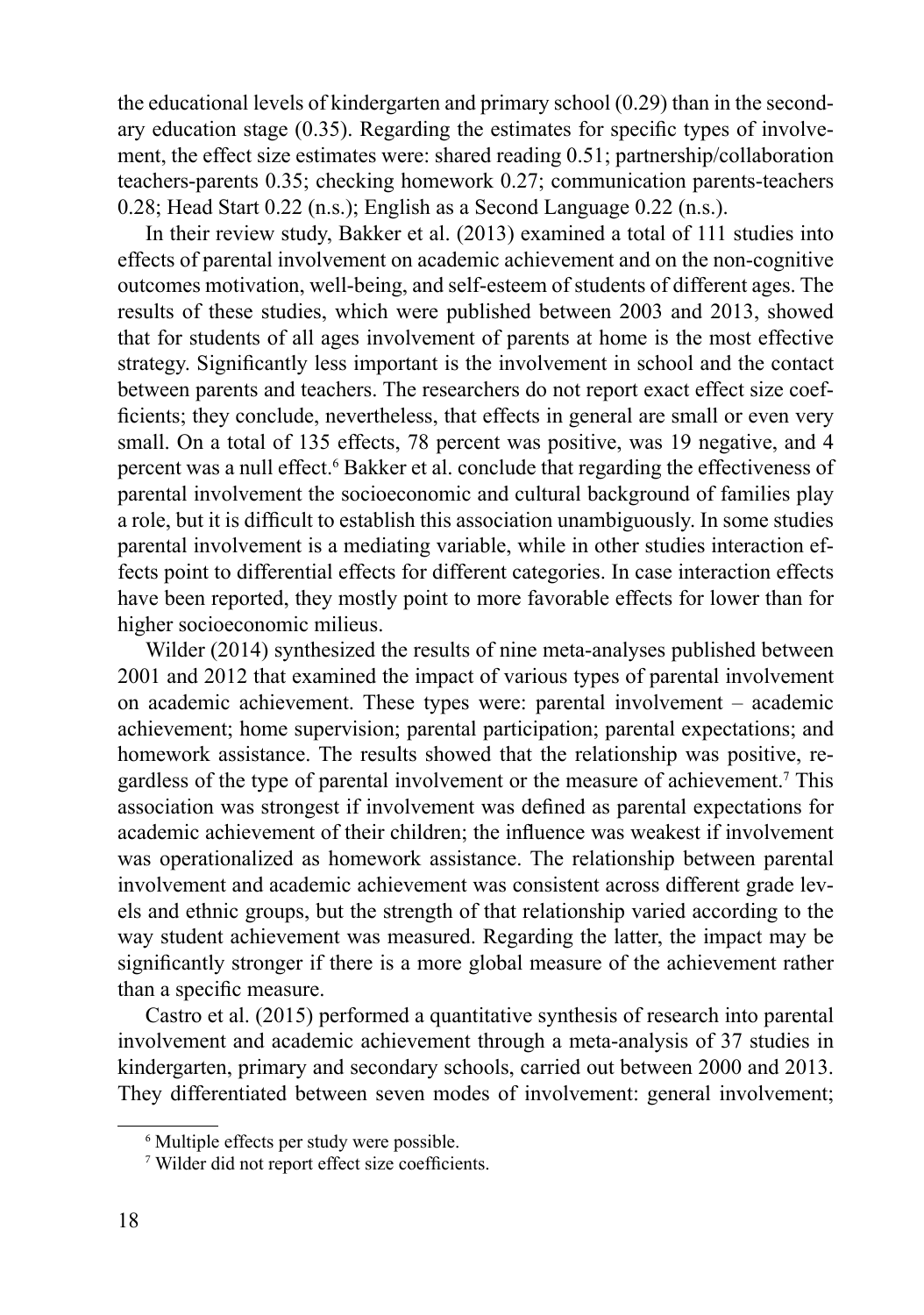communication with children; homework; parental expectations; reading with children; parental attendance and participation; parental style. In addition they discerned seven measures of academic achievement: general achievement; mathematics; reading; sciences; social studies; foreign language; other. Because of small numbers they did not distinguish between ethnic or immigrant groups. Effect size estimations (*d*) for the various types of involvement varied from 0.01 to 0.22, that is, non-existent to small. The average effect size of 0.12 can be interpreted as less than small. The analyses revealed that the parental activities most linked to high achievement are those focusing on general supervision of the children's learning activities. The strongest (but nevertheless small) associations were found when families have high academic expectations for their children (0.22), develop and maintain communication with them about school matters (0.20), and help them to develop adequate reading habits (0.17). The effects according to outcome measure varied from -0.01 (science; n.s.) to 0.39 (other curricular subjects). With regard to educational level, the largest effect was for secondary education (0.14), followed by primary education (0.13) and kindergarten (0.05).

For his meta-analysis Danişman, Ş. (2017) collected a total of 1640 empirical research studies performed between 2005 and 2016, but only 119 could be included in the multilevel analyses. The fact that so many of the studies, nearly three quarters, did not meet the inclusion criteria (often regarding methodology) is typical of this type of studies. The results of a sophisticated random effects model analyses demonstrated that parental involvement has a low-level positive effect of  $r = 0.21$ on student achievement.8 Danişman also examined the role of several moderator variables in the relation involvement-achievement. He found no statistically significant difference between the levels of effect of the sample groups examined, viz. preschool, elementary school, middle school, high school, and university. Neither were there statistical differences according to school subject, viz. language, mathematics, science, or other.

In a meta-analysis of 28 studies published between 1990 and 2012, Jeynes (2017) analyzed the relationship between parental involvement and the academic achievement and school behavior of pre-kindergarten to college-age children of one specific ethnic group, namely the Latinos. Effect sizes (*d*) were computed for parental involvement overall, and for specific categories of involvement (cf. Jeynes, 2012). Results indicated a significant relationship between parental involvement and academic achievement and overall outcomes, but not for school behavior (non was significant). For parental involvement as a whole, the effects on achievement ranged from 1.90 to -0.12 with all but one effect being positive; the average effect was 0.52. This relationship existed both for younger (grades K-5) and older (secondary school and college freshman) students. However, when

<sup>8</sup> The interpretation of *r* differs somewhat from that of *d*. A correlation of 0.10 is considered small, 0.30 is medium, 0.50 is large, and 0.70 is very large (Cohen, 1992).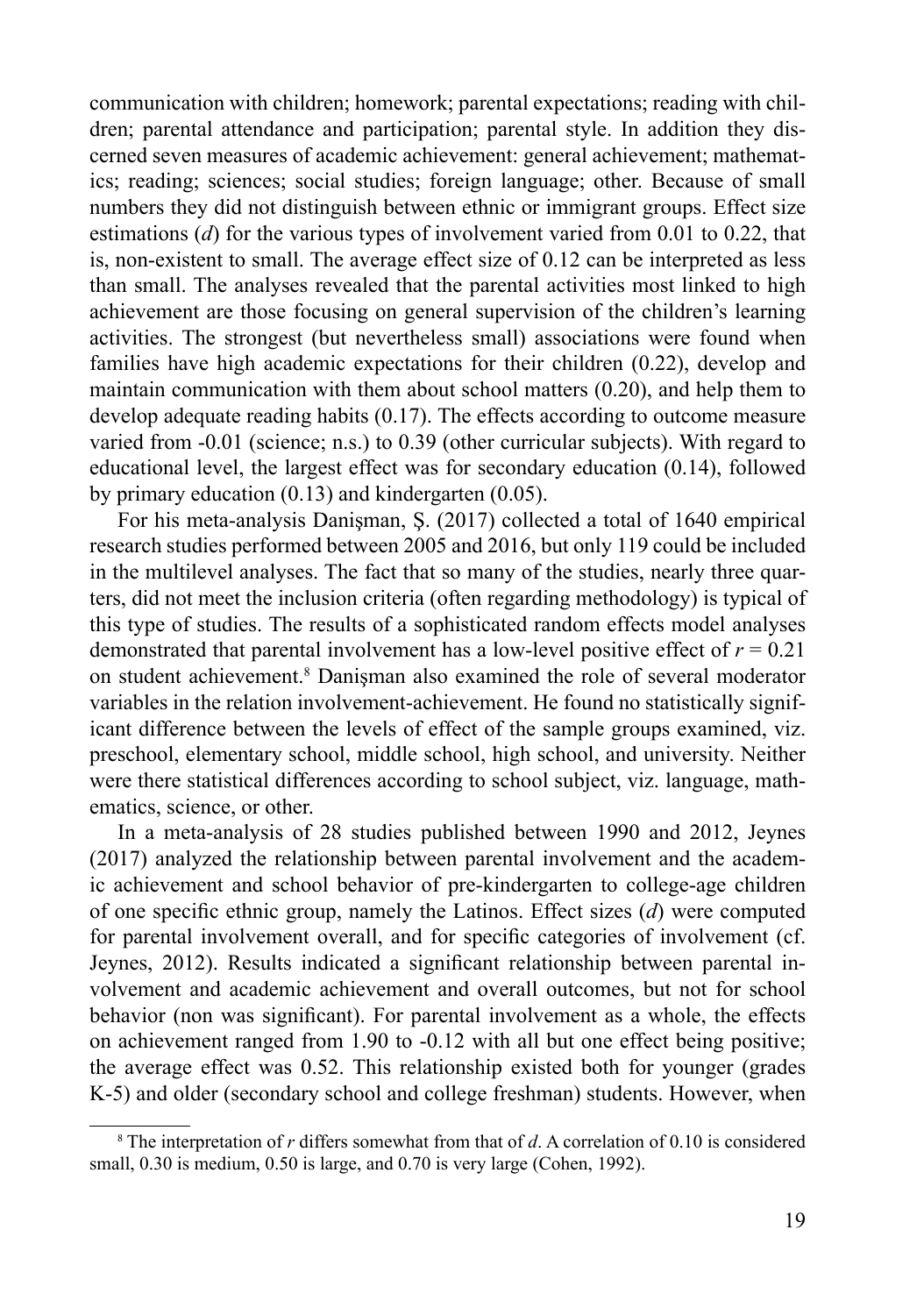sophisticated controls were used, the effect size decreased dramatically (from 0.52 to 0.22). In addition, the effects were stronger for non-standardized academic outcomes (1.28) than for standardized outcomes (0.31). Jeynes also computed effect sizes for different outcome measures, namely reading, math, science, and social studies. The effect sizes appeared to be identical (all were 0.47). The analyses also indicated that among the specific types of parental involvement, parental style and strong parent-child communication were associated with higher levels of academic achievement (0.31 and 0.34, respectively).

Boonk et al. (2018) analyzed the results of 75 studies performed between 2003 and 2017 examining the relation between parental involvement and academic achievement. They made a distinction between the phases of early childhood education, elementary school, and middle school and beyond. Though they conclude that according to those studies parental involvement indeed is related to children's academic achievement, they also relativize this finding by remarking that this association is not as strong as traditionally believed. In the studies analyzed the researchers found small to medium associations between various parental involvement variables and academic achievement.<sup>9</sup> The most consistent and positive relations were found for: reading at home; parents holding high expectations for their children's academic achievement and schooling; communication between parents and children regarding school; and parental encouragement and support for learning. Boonk et al. caution, however, that while there clearly are forms of parental involvement that are positively related to achievement, several studies consistently suggest the opposite. Their overviews show that only 61 percent of the effects are positive, while 15 percent are negative, and in 24 percent of the cases there is no effect. Rather than assuming that any form of involvement is a good thing, educators, parents, and researchers should therefore be aware that some forms of involvement just do not work or might actually lead to declines in achievement. To make matters even more complicated, Boonk et al. remark that not all forms of parental involvement are the same for all ethnic/racial groups.<sup>10</sup>

In another study, Barger et al. (2019) performed a statistical meta-analysis of 448 studies published between 1964 and 2016. They described their results in terms of correlation coefficients (*r*). Barger et al. reported small positive associations (0.13 to 0.23) between parental involvement in their children's schooling and the children's academic outcome measures achievement, engagement, and motivation. Parental involvement was also positively associated with social and emotional adjustment (0.12 and 0.17, respectively), but it was negatively related to the children's delinquency (-0.15). Different types of involvement, such as parents' participation in school events and discussion of school with children, were likewise positively related to the academic adjustment measures. Parental homework assis-

<sup>9</sup> They did not report actual effect sizes.

<sup>&</sup>lt;sup>10</sup> Though there only is a limited number of studies available to prove this.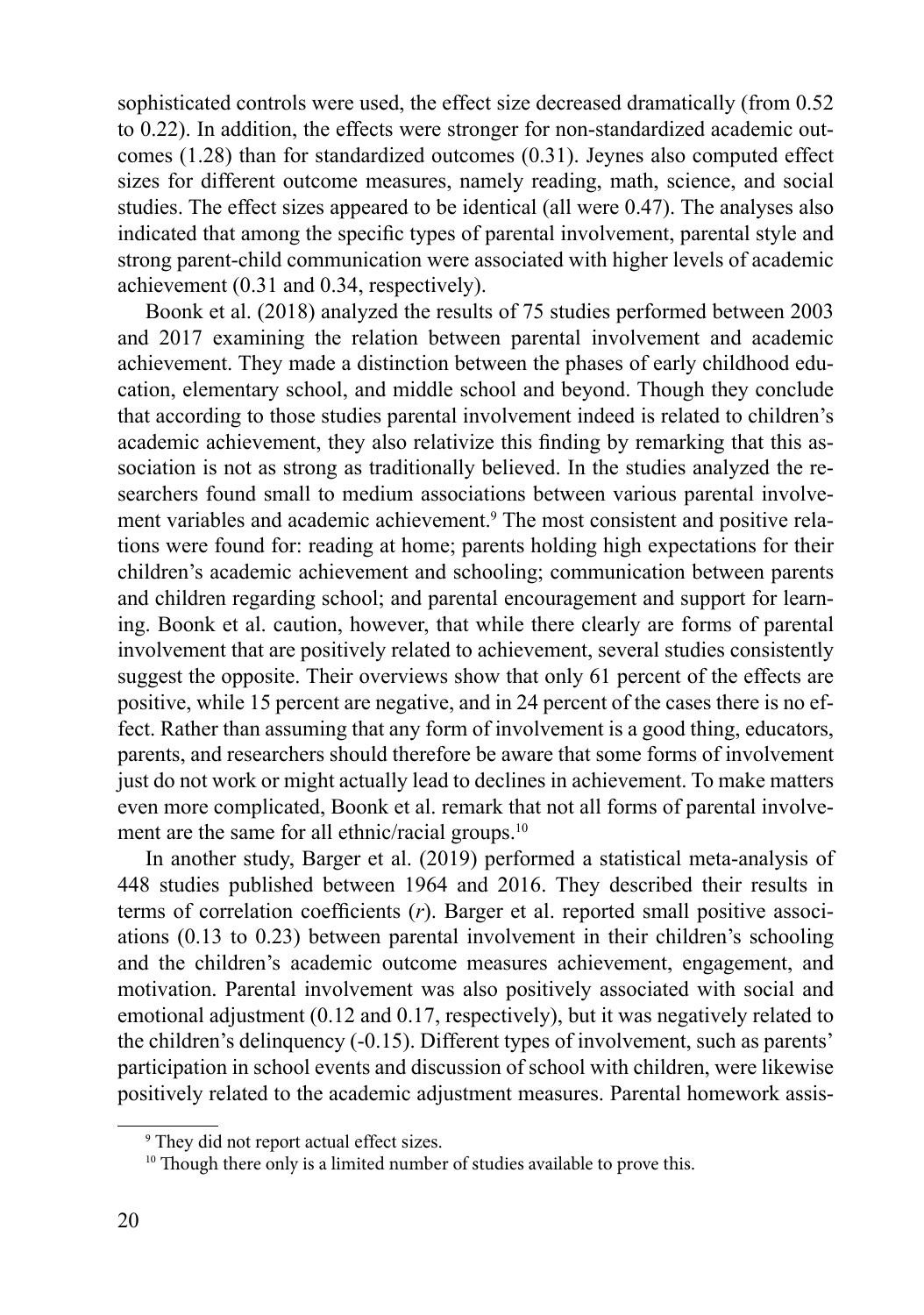tance, though, was negatively associated with their children's achievement (-0.15), but not with their engagement and motivation (0.07 and 0.05, respectively). According to Barger et al. there is a reason to believe that multiple dimensions of children's outcomes reinforce one another over time. The analyses also revealed that little variation existed due to the moderating variables age, ethnicity, and socioeconomic status in the association between different types of involvement and the children's academic outcome measures. Reasons for this disappointing finding may be that the classifications of socioeconomic status used in the analyses were not fine-grained enough and that the number of studies specifically focusing on ethnic minorities was relatively small.

Erdem and Kaya (2020) examined the effects of parental involvement on students' academic achievement at the levels of pre-school, elementary school and secondary school. In their meta-analysis they distinguished between home-based and school-based parental involvement strategies, including control, learning assistance, communication, support, activity, academic socialization and expectation. For their analyses they selected 55 research studies published between 2010 and 2019. Their analyses revealed that the effect of parental involvement on academic achievement (expressed as the correlation coefficient  $r$ ) was positive but (very) small, ranging from -0.10 to 0.29; the mean effect was 0.09. Parental expectations had the biggest effect (0.29) on academic achievement and parental control produced a negative and small effect (-0.10). School-based involvement had a (slightly) stronger effect on academic achievement than home-based involvement. The effects did not differ significantly according to the moderator variables of academic area and education level.

Kim (2020) conducted a meta-analysis of the relation parental involvement and school-age student achievement, specifically focusing on East Asian countries. These countries are characterized by high achievement levels, a relatively standardized education system, and no policies encouraging family-school relations. Instead, parents in these countries are more likely to be heavily involved in the home situation. His main research question was whether the relationship between involvement and achievement is positive overall in East Asian countries, and whether the strength of the association across different types of involvement is similar compared with that found for (mostly) U.S. samples. Kim located 15 studies published between 1990 and 2017 and conducted moderator analyses across various types of involvement. He discerned the following three categories of involvement: school involvement (attendance and participation in school activities, communication with school); home involvement (parent–child communication about school, home supervision, checking homework, homework assistance, reading with children); and academic socialization (education expectations and aspirations, parental attitudes toward education). The analyses showed an average significant positive relation of  $r = 0.12$  (range  $-0.01 - 0.35$ ), which can be interpreted as weak. The relation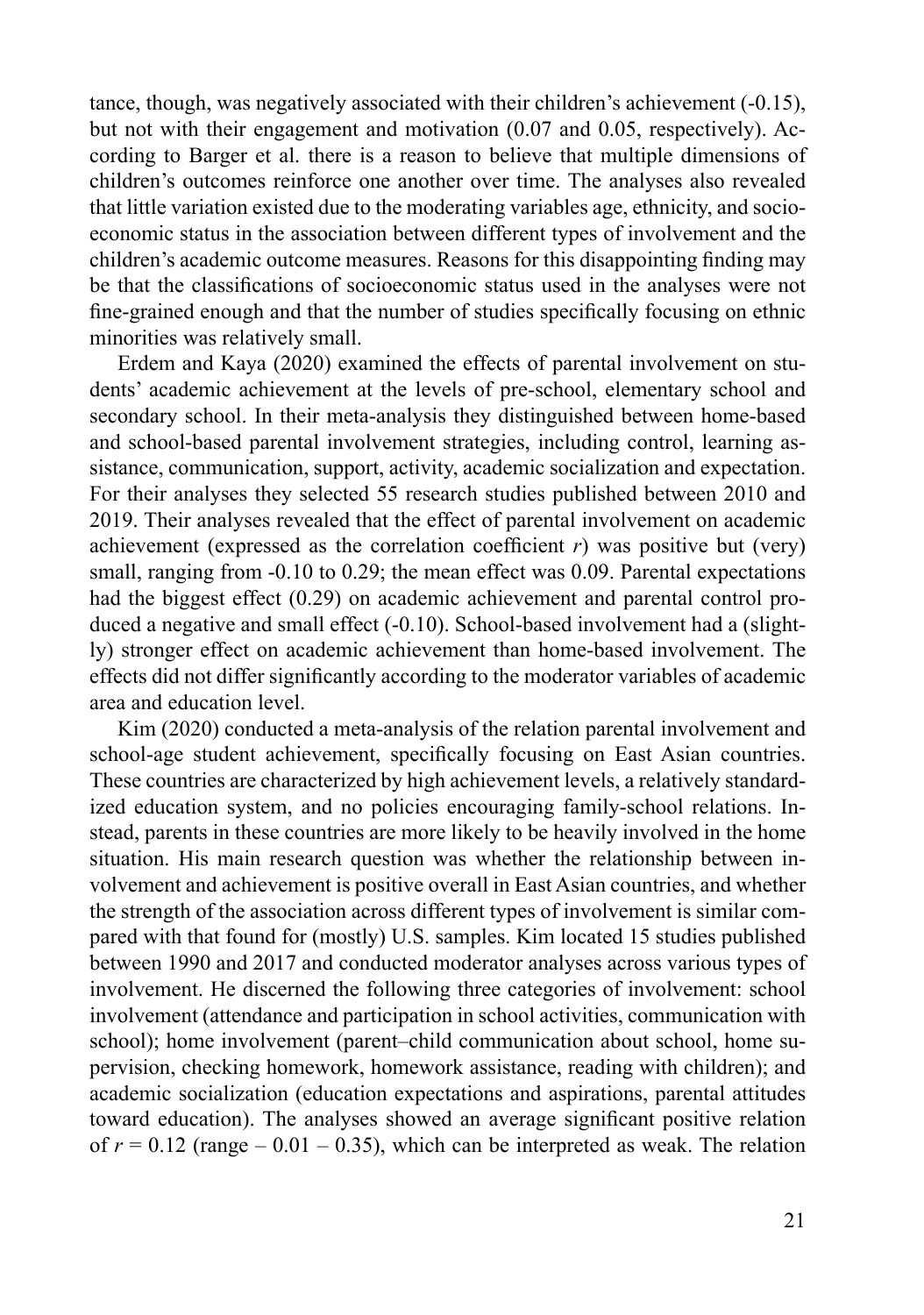for each of the categories of involvement also was significant and positive. The association was strongest for academic socialization (0.31), followed by home involvement (0.08), and school involvement (0.05). Kim also found that the relation between parental involvement and achievement was stronger in the higher grades of secondary school  $(0.17)$  than in elementary school  $(0.05)$ . He concluded that the effects of parental involvement in East Asian countries are very similar (though weaker) as those in other countries. Worthy of note is the finding that, just like in for instance the U.S., academic socialization (i.e., expectations and aspirations) of parents toward education is the most important mode of involvement for student achievement. This is remarkable because in East Asia aspirations are uniformly high, which might preclude much variation and thus any strong association between academic socialization and achievement.

To summarize the results of the twelve meta-analyses reported on here, we conclude that there are many similarities but also some differences. First of all, for the studies that reported effect size coefficients, the average effect (in terms of *d*; *r*s were converted here into *d*s; Lenhard & Lenhard, 2016) ranged from 0.12 to 0.52, that is, from no/neglectable effect to small/moderate effect. For the studies that reported their findings in qualitative terms, the effects ranged – in similar wordings – from less than small/very small to medium/moderate. Extreme effect sizes for individual effects were reported by Jeynes (2012, 2017), which ranged from –0.21 to 1.91. An explanation for such "outliers" may be that his data included many small samples (Cheung  $\&$  Slavin, 2016). Another reason could be that in both studies Jeynes focused on specific samples, namely in the first study on students living in urban areas, and in the second study on Latinos. In addition to positive effects, also many negative and null effects were reported. In two studies the percentage positive effects was 61 and 78, the percentage negative effects 15 and 19, and the percentage null effects 4 and 24. In most studies in addition to the overall effect of parental involvement effects for specific types of involvement were also computed. The type with the strongest effect in several studies is parents having high aspirations and expectations for the child; *d*s were up to 0.88, which is considered as a large effect. In some studies analyses focused on possible effect differences according to age or educational level. The findings are inconclusive: in some studies no differences were found, in other studies the effects were stronger for secondary education than for primary education and kindergarten. A few studies performed specific analyses looking for differences according to ethnicity and social background. These studies could not establish differences, but one study warns that because of mediating variables and interaction effects it is difficult to establish this association unambiguously. Studies focusing on differences according to outcome measure reported no differences, while analyses focusing on differences according to subject did find differences.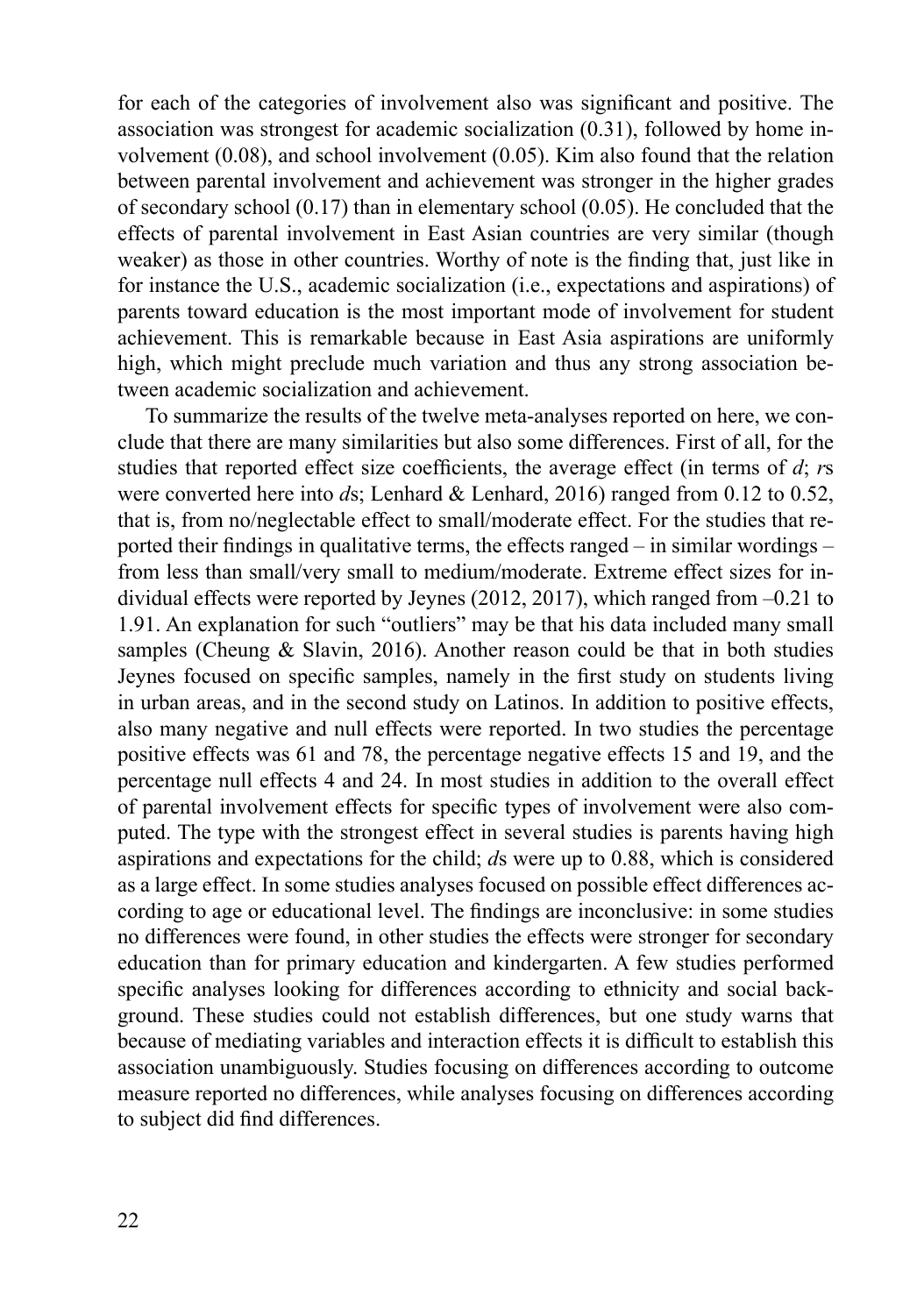#### **CONCLUSIONS**

Parental involvement is often seen as an important means of contributing to successful educational careers of children, and especially of children from disadvantaged backgrounds stemming from unfavorable ethnic, immigrant and socioeconomic backgrounds. Therefore, in educational disadvantage policies and programs all sorts of parental involvement activities receive warm attention. However, whether this is warranted is the question. While there are many empirical studies that report positive effects of parental involvement on student achievement, there are also numerous studies that find null effects, or even negative effects. This article focused on possible roles of parents in their children' schooling. It aimed at answering two questions: What typologies and classifications of parental involvement can be discerned, and what are the effects of such parental activities on their children's attainment? To find an answer a review of the literature was conducted and the results from twelve meta-analyses were synthesized.

At first sight, the literature review showed there to be considerable diversity in typologies and classifications. Notwithstanding this apparent variety, almost all can be ordered along the lines of just a few perspectives, namely locus (at home/ at school), style (formal/informal), action (active/passive), and actor (parent/student/school). Thus, the diversity to a large degree boils down to much similarity and overlap. From the synthesis of the meta-analyses it can be concluded that the averaged effects of involvement on attainment range from no/neglectable to small/ moderate at the most. In addition to positive effects there were substantial numbers of null and even negative effects. It is probably fair to conclude that the average effect is only small. The type of involvement producing the strongest effect in several studies appeared to be parents having high aspirations and expectations for their child. Studies specifically looking for effects according to ethnic/immigrant and social background could not establish any differences, though it was emphasized that it is difficult to determine this association unambiguously.

What does the above mean? The most important conclusion undoubtedly is that prudence is called for when it comes to pointing to parental involvement as the panacea for closing the gap between the educational performance of children from ethnic/immigrant and low socioeconomic backgrounds and that of children from more favorable ethnic/immigrant and socioeconomic backgrounds. Despite the presence of empirical evidence signifying the importance of parental involvement for the learning of children, it definitively is not the magic potion hoped for (cf. Goodall & Vorhaus, 2011; Gorard, 2013; Punter et al., 2016). What the implications are for not finding effect differences according to disadvantage status is not clear. Having high aspirations and expectations appears to be the most promising type of parental involvement. This is "just" a matter of attitude and does not presume specific skills, capacities and high levels of schooling. Studies suggest, however, that especially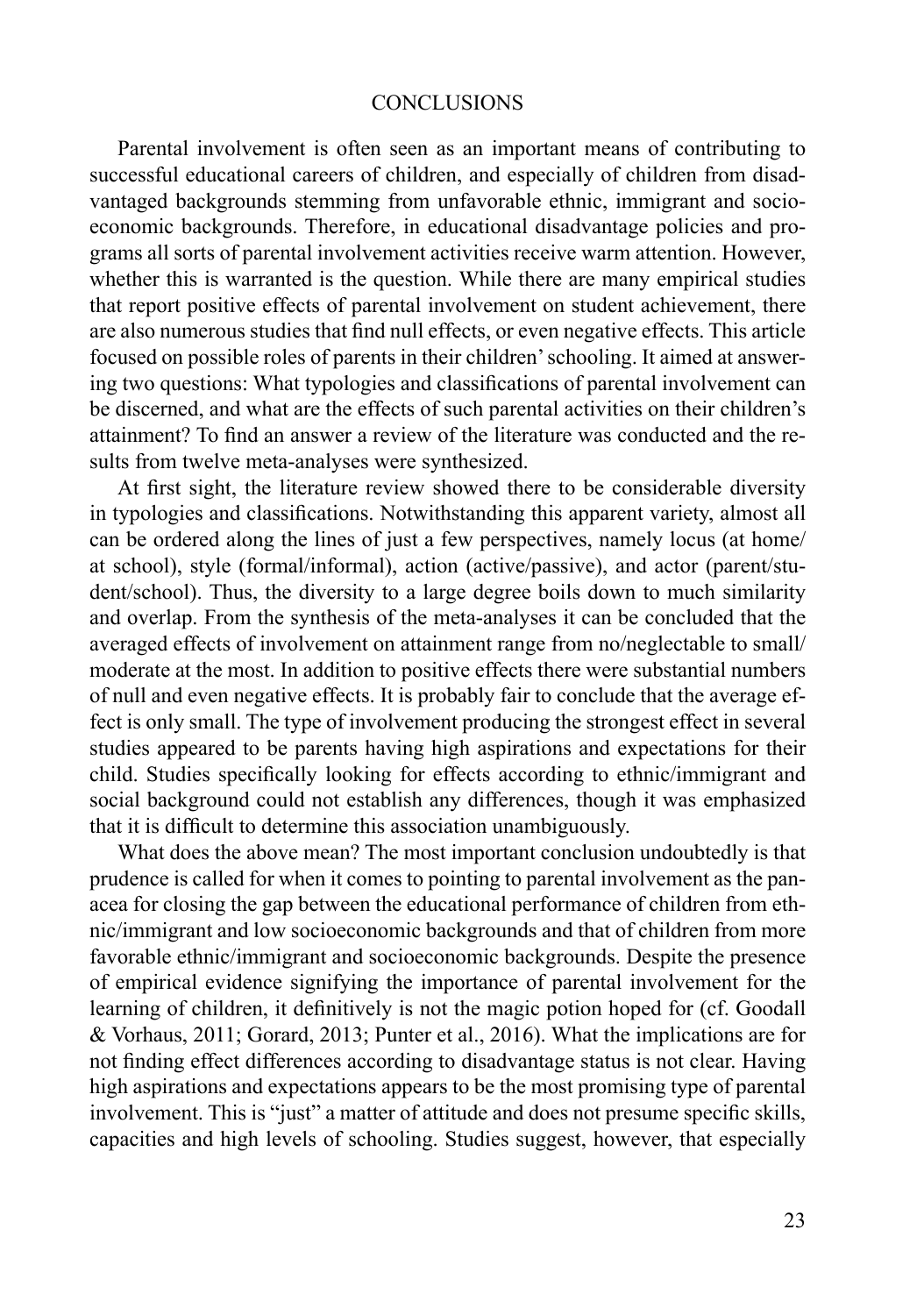immigrant parents have high aspirations for their children, often higher than that of ethnic majority parents (Driessen et al., 2008). An important relativization then could be whether their aspirations are not too optimistic and unrealistic.

Notwithstanding the seemingly unequivocal outcomes summarized here, there remain many inconsistencies and ambiguities. In addition, there are several limitations to our study. Firstly, a synthesis of meta-analyses unavoidably means that many individual studies are included in each of the meta-analyses and that there thus is considerable overlap. It is not clear, however, how this influences the total results. Secondly, the interpretation of any effect is very complicated. There are numerous definitions and operationalizations of "parental involvement", which makes it very hard to compare results. To make things even more complicated, there also are many different indicators of "student achievement". This undoubtedly leads to comparing apples and oranges. Thirdly, nearly all studies are correlational by design, some apply structural equation or multi-level modelling. Several perform analyses with mediating or moderating variables. We did not find any longitudinal or experimental studies. In a correlational design parents (and teachers) are asked (typically in a written questionnaire) to give an indication of their involvement and (at the same time) students are tested for academic achievement and behavior. As a consequence, it is – strictly speaking – not possible to draw conclusions with regard to causation ("effects"). At least three types of parent involvement can be discerned: (1) There are parents who are permanently involved in their children's education, for instance by reading to them, helping them with their homework, attending a parents' evening, or helping the teacher in the class. (2) There are also parents who are not involved at all, for instance because they are illiterate, don't speak the language, have had no or only little education themselves, or who do not believe in the power of education or who feel that education is not something for their kind of people. (3) And then there are parents who normally are not involved in their children's education, but only become active when they are alerted by the teacher or by low report grades and bad behavior. The latter thus is a reaction to a negative situation, mostly in terms of low achievement or bad behavior. Analytically seen, the first two types of parents are relatively straightforward. The third type, however, complicates any analysis dramatically. And there are hardly any studies where this crucial distinction is made, while this is critical for an adequate interpretation of the results. In fact, only in longitudinal experimental studies with several measurement points focusing on both parental activities and achievement/behavior it is possible to draw valid conclusions. To sum up, the reliability and validity of most studies into effects of parent involvement is questionable.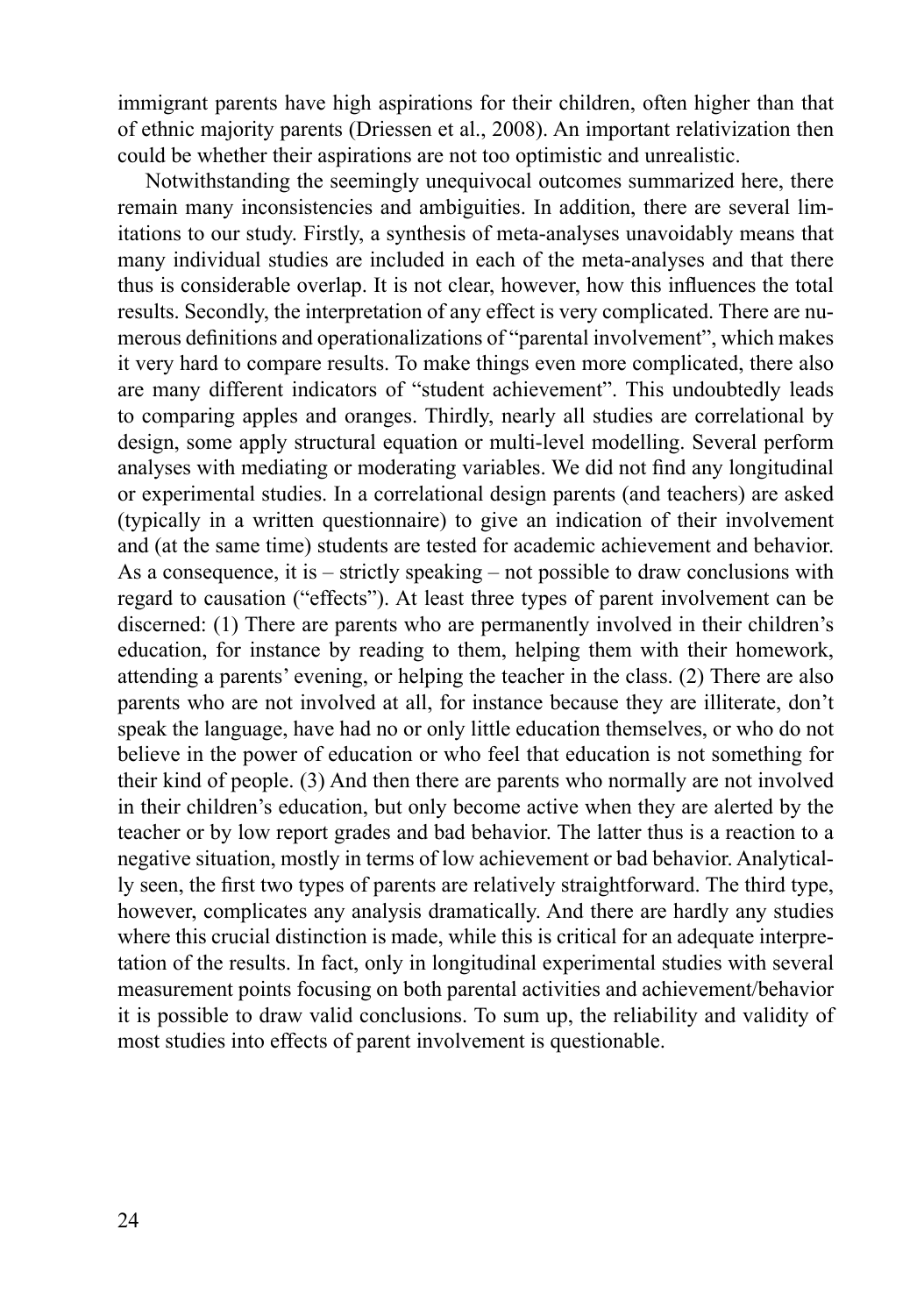#### REFERENCES

- Agirdag, O., & Merry, M. (2020). *Ga weg met die achterstanden.* [Leaving underachievement behind]. Retrieved December 7, 2020 from https://didactiefonline.nl/artikel/gaweg-met-die-achterstanden
- Antony-Newman, M. (2019). Parental involvement of immigrant parents: a meta-synthesis. *Educational Review, 71*(3), 362–381. DOI 10.1080/00131911.2017.1423278
- Appel, M., Weber, S., & Kronberger, N. (2015). The influence of stereotype threat on immigrants: Review and meta-analysis. *Frontiers in Psychology, 6*(900), 1–15. DOI 10.3389/ fpsyg.2015.00900
- Bakker, J., Denessen, E., Dennissen, M., & Oolbekking-Marchand, H. (2013). *Leraren en ouderbetrokkenheid. Een reviewstudie naar de effectiviteit van ouderbetrokkenheid en de rol die leraren daarbij kunnen vervullen.* [Teachers and parental involvement. A review study into the effectiveness of parental involvement and the role of teachers]. Nijmegen, The Netherlands: Radboud University.
- Barger, M., Moorman Kim, E., Kuncel, N., & Pomerantz, E. (2019). The relation between parents' involvement in children's schooling and children's adjustment: A meta-analysis. *Psychological Bulletin, 145*(9), 855–890. DOI 10.1037/bul0000201
- Bernstein, B. (1971). *Class, codes and control: Theoretical studies towards a sociology of language.* London, UK/New York, USA: Routledge & Kegan Paul. DOI 10.4324/9780203014035
- Boethel, M. (2003). *Diversity. School, family, & community connections. Annual synthesis 2003.* Austin, TX, USA: National Center for Family & Community Connections with Schools/Southwest Educational Development Laboratory*.*
- Boethel, M. (2004). *Readiness. School, family & community connections. Annual synthesis 2004.* Austin, TX, USA: National Center for Family & Community Connections with Schools/Southwest Educational Development Laboratory*.*
- Boonk, L., Gijselaers, H., Ritzen, H., & Brand-Gruwel, S. (2018). A review of the relationship between parental involvement indicators and academic achievement. *Educational Research Review, 24*, 10-30. DOI 10.1016/j.edurev.2018.02.001
- Bourdieu, P. (1986). The forms of capital. In: J. Richardson (ed.), *Handbook of theory and research for the sociology of education* (pp. 241–258). New York, USA: Greenwood.
- Carter, S. (2002). *The impact of parent/family involvement on student outcomes: An annotated bibliography of research from the past decade.* Eugene, OR, USA: CADRE.
- Castro, M., Expósito-Casas, E., López-Martín, E., Lizasoain, L., Navarro-Asencio, E., & Gaviria, J. (2015). Parental involvement on student academic achievement: A meta-analysis. *Educational Research Review, 14*, 33–46. DOI 10.1016/j.edurev.2015.01.002
- Cheung, A., & Slavin, R. (2016). How methodological features affect effect sizes in education. *Educational Researcher, 45*(5), 283–292. DOI 10.3102/0013189X16656615
- Cohen, J. (1992). A power primer. *Psychological Bulletin, 112*(1), 155–159. DOI 10.1037/0033-2909.112.1.155
- Coleman, J. (1988). Social capital in the creation of human capital. *American Journal of*  Sociology, 94(Supplement), S95-S120. DOI 10.1086/228943
- Danişman, Ş. (2017). The effect of parent involvement on student achievement. In: J. Karadağ (ed.), *The factors effecting student achievement. Meta-analysis of empirical studies* (pp. 271–290). Cham, Switzerland: Springer. DOI 10.1007/978-3-319-56083-0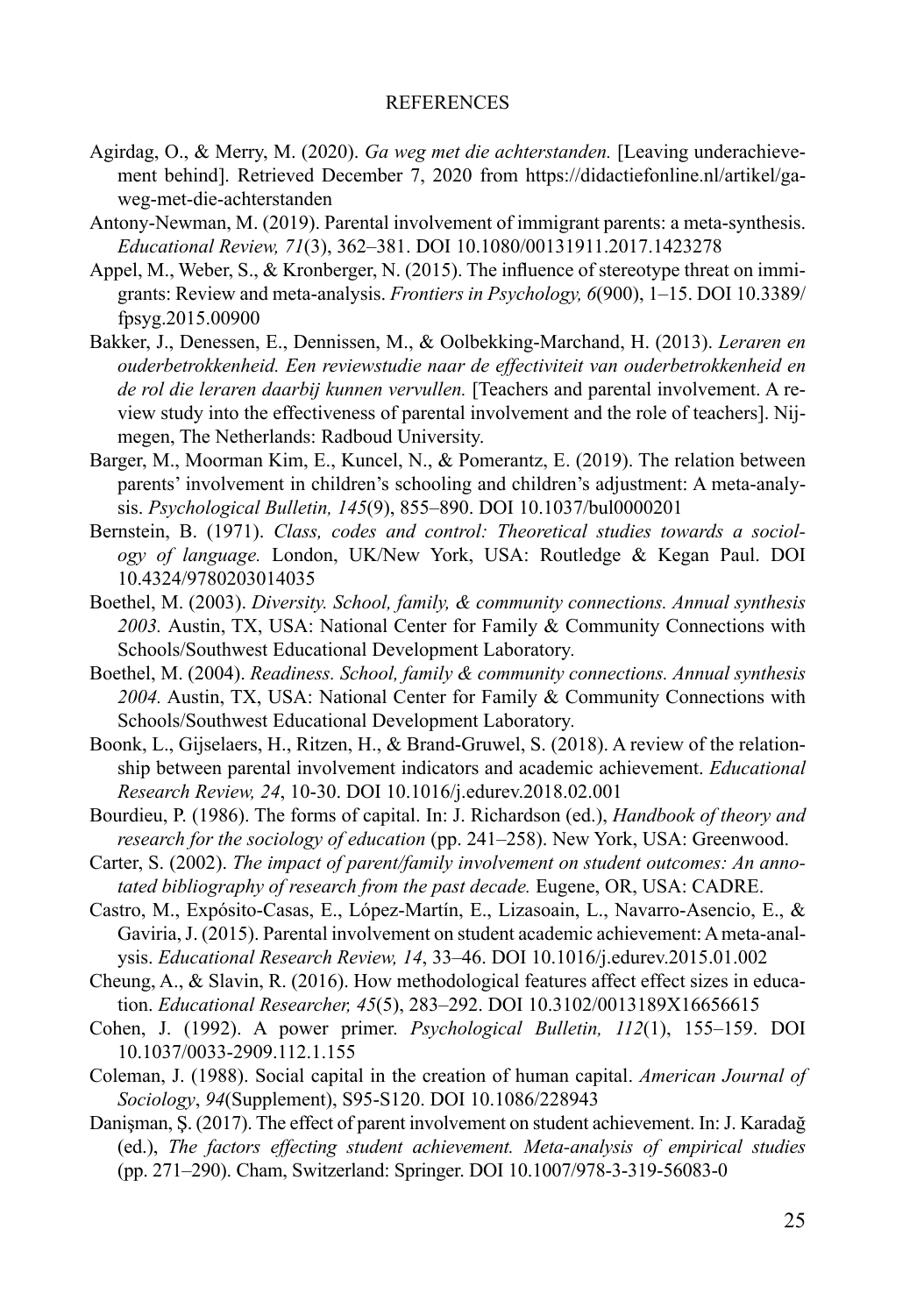- Desforges, C. (2003). *The impact of parental involvement, parental support and family education on pupil achievements and adjustment: A literature review.* London, UK: Department for Education and Skills.
- Demeuse, M., Frandji, D., Greger, D., & Rochex, J.-Y. (eds.) (2012). *Educational policies and inequalities in Europe.* New York, USA: Palgrave Macmillan.
- Driessen, G. (2001). Ethnicity, forms of capital, and educational achievement. *International Review of Education, 47*(6), 513–538. DOI 10.1023/A:1013132009177
- Driessen, G. (2012). Combating ethnic educational disadvantage in the Netherlands. An analysis of policies and effects. In: C. Kassimeris and M. Vryonides (eds.), *The politics of education. Challenging multicultural ism* (pp. 31–51). New York, USA: Routledge. DOI 10.4324/9780203802519
- Driessen, G. (2017). The validity of educational disadvantage policy indicators. *Educational Policy Analysis and Strategic Research, 12*(2), 93–108.
- Driessen, G. (2020). The evidence for the effectiveness of family– and center-based early childhood education programs. *International Journal of Pedagogy, Innovation and New Technologies, 7*(1), 106–115. DOI 10.5604/01.3001.0014.4466
- Driessen, G., Sleegers, P., & Smit, F. (2008). The transition from primary to secondary education: Meritocracy and ethnicity. *European Sociological Review, 24*(4), 527–542. DOI 10.1093/esr/jcn018
- Driessen, G., Smit, F., & Sleegers, P. (2005). Parental involvement and educational achievement. *British Educational Research Journal, 31*(4), 509–532. DOI 10.1080/01411920500148713
- Epstein, J., Sanders, M., Simons, B., Salinas, K., Jansorn, N., & Van Voorhis, F. (2002). *School, family and community partnerships. Your handbook for action*. Thousand Oaks, CA, USA: Corwin Press.
- Erdem, C., & Kaya, M. (2020). A meta-analysis of the effect of parental involvement on students' academic achievement. *Journal of Learning for Development, 7*(3), 367–383.
- Fan, X., & Chen, M. (2001). Parental involvement and students' academic achievement: A meta-analysis. *Educational Psychology Review, 13*(1), 1–22.
- Fleischmann, F., & De Haas, A. (2016). Explaining parents' school involvement: The role of ethnicity and gender in the Netherlands. *Journal of Educational Research, 109*(5), 554-565. DOI 10.1080/00220671.2014.994196
- Fox, S., & Olsen, A. (2014). *Education capital: Our evidence base defining parental engagement.* Canberra, Australia: Australian Research Alliance for Children and Youth.
- Goodall, J., & Vorhaus, J. (2011). Review of best practice in parental engagement. London, UK: Department for Education.
- Goodman, R., & Burton, D. (2012). What is the nature of the achievement gap, why does it persist and are government goals sufficient to create social justice in the education system? Education 3–13. *International Journal of Primary, Elementary and Early Years Education, 40*(5), 500–514. DOI 10.1080/03004279.2010.550586
- Goodman, M., Sands, A., & Coley, R. (2015). *America's skills challenge: Millennials and the future.* Princeton, NJ, USA: ETS.
- Gorard, S., & Huat See, B. (2013). *Do parental involvement interventions increase attainment? A review of the evidence.* London, UK: Nuffield Foundation.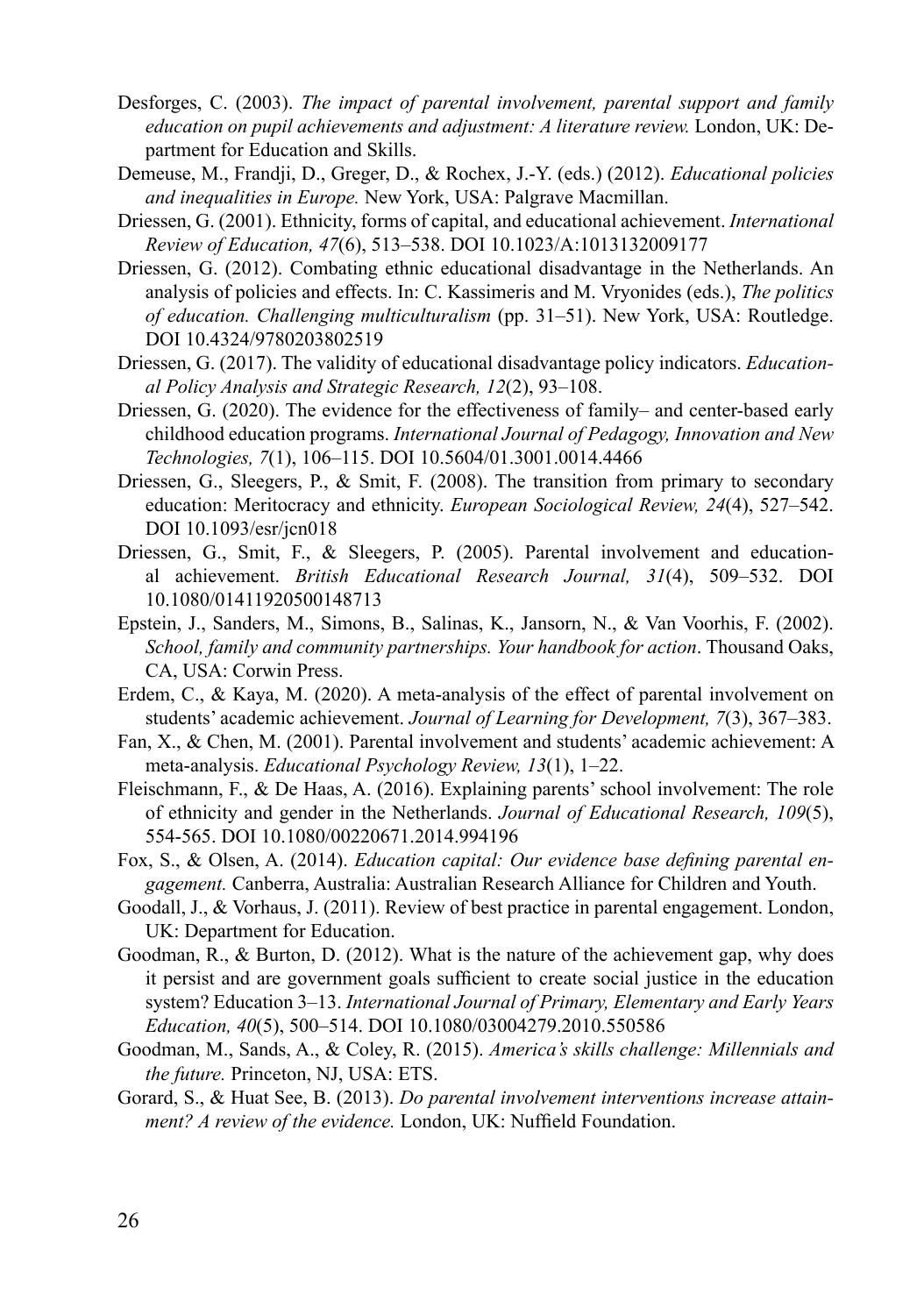- Grolnick, W., & Slowiaczek, M. (1994). Parents' involvement in children's schooling: A multi-dimensional conceptualization and motivational model. *Child Development, 65*(1), 237-252. DOI 10.1111/j.1467-8624.1994.tb00747.x
- Gumuliauskienė, G., & Starkutė, J. (2018). Theoretical modelling of the collaboration between consumers and providers of educational services in the implementation of school's mission. *Social Welfare Interdisciplinary Approach, 8*(1)24-41. DOI 0.21277/ sw.v1i8.352
- Hanushek, E., Peterson, P., Talpey, L., & Woessmann, L. (2019). *The unwavering SES achievement gap: Trends in US student performance.* NBER Working Paper 25648. Cambridge, MA, USA: NBER.
- Hattie, J. (2009). *Visible learning. A syntheses of over 800 meta-analyses relating to achievement.* London, UK/New York, USA: Routledge.
- Henderson, A., & Mapp, K. (2002). *A new wave of evidence: The impact of school, family, and community connections on student achievement.* Austin, TX, USA: National Center for Family & Community Connections with Schools/Southwest Educational Development Laboratory.
- Jeynes, W.  $(2012)$ . A meta-analysis of the efficacy of different types of parental involvement programs for urban students. *Urban Education, 47*(4), 706–742, DOI 10.1177/0042085912445643
- Jeynes, W. (2017). A meta-analysis: The relationship between parental involvement and Latino student outcomes. *Education and Urban Society, 49*(1), 4–28. DOI 10.1177/0013124516630596
- Jordan, C., Orozco, E., & Averett, A. (2001). *Emerging issues in school, family & community connections. Annual synthesis 2001.* Austin, TX, USA: National Center for Family & Community Connections with Schools/Southwest Educational Development Laboratory.
- Karsten, S. (2006). Policies for disadvantaged children under scrutiny: The Dutch policy compared with policies in France, England, Flanders and the USA. *Comparative Education, 42*(2), 261–281. DOI 10.1080/03050060600628694
- Kim, S. (2020). Meta-analysis of parental involvement and achievement in East Asian countries. *Education and Urban Society, 52(2)*, 312 – 337. DOI 10.1177%2F0013124519842654
- Lally, C., & Bermingham, R. (2020). *COVID-19 and the disadvantage gap.* Retrieved December 7, 2020 from https://post.parliament.uk/covid-19-and-the-disadvantage-gap/
- Lee, J., & Brown, N. (2006). Parent involvement, cultural capital, and the achievement gap among elementary school children. *American Educational Research Journal, 43*(2), 193-218. DOI 10.3102/00028312043002193
- Lenhard, W., & Lenhard, A. (2016). *Calculation of effect sizes.* Retrieved December 18, 2020 from https://www.psychometrica.de/effect\_size.html. DOI 10.13140/ RG.2.2.17823.92329
- OECD (2012). *Equity and quality in education: Supporting disadvantaged students and schools.* Paris, France: OECD Publishing. DOI 10.1787/9789264130852-en
- OECD (2015). *Immigrant students at school: Easing the journey towards integration.* Paris, France: OECD Publishing. DOI 0.1787/9789264249509-en
- OECD (2018). *Equity in education: Breaking down barriers to social mobility.* Paris, France: OECD Publishing. DOI 10.1787/9789264073234-en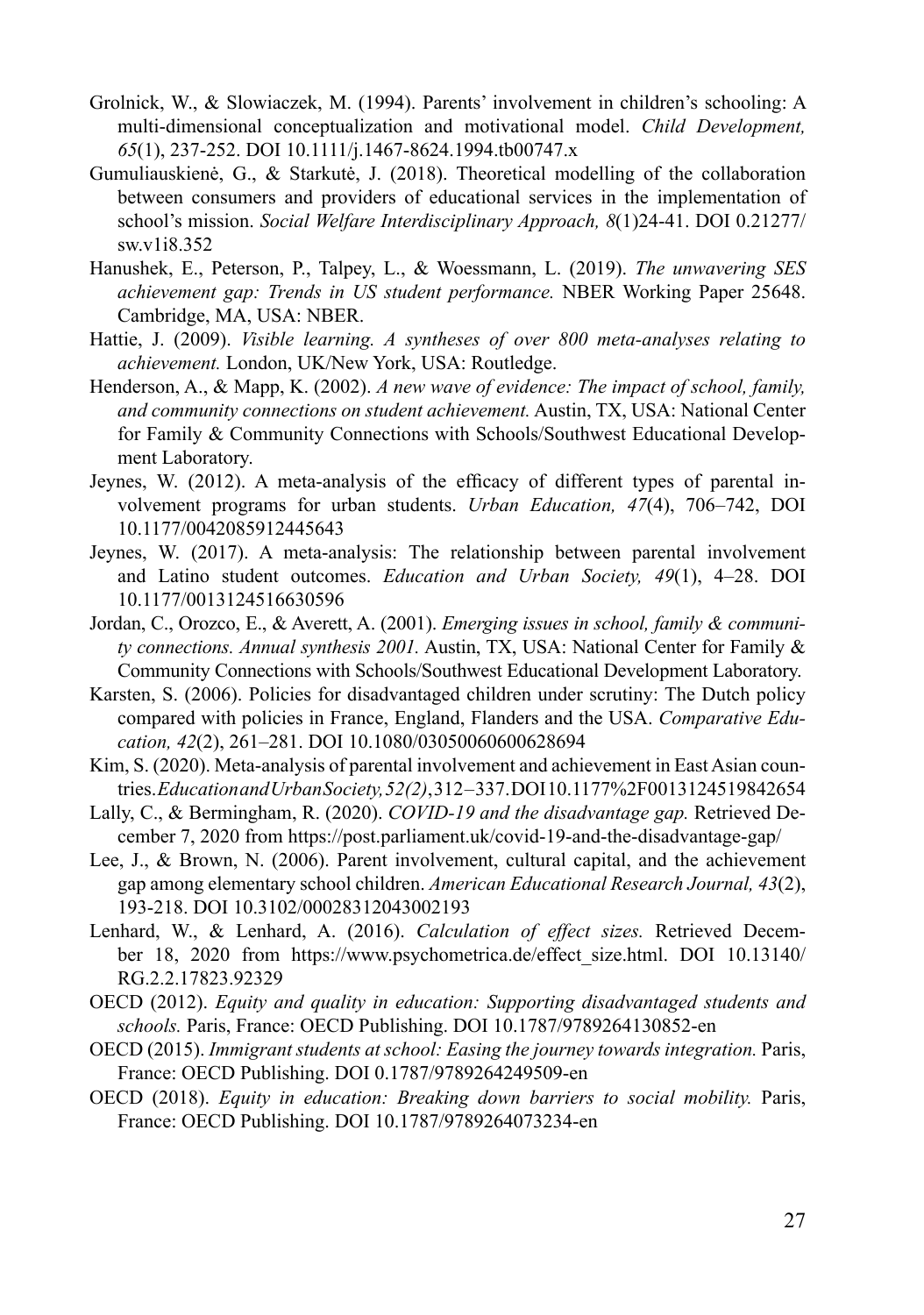- Passaretta, G., & Skopek, J. (eds.) (2018). *Roots and development of achievement gaps. A Longitudinal assessment in selected European countries.* ISOTIS Report (D 1.3). Dublin, Ireland: Trinity College.
- Punter, R., Glas, C., & Meelissen, M. (2016). *Psychometric framework for modeling parental involvement and reading literacy.* Cham, Switzerland: Springer: DOI 10.1007/978- 3-319-28064-6
- Quilter-Pinner, H., & Gill, K. (2020). *Making the vulnerable visible: Narrowing the attainment gap after Covid-19.* Retrieved December 7, 2020 from https://www.ippr.org/blog/ making-the-vulnerable-visible
- Reardon, S. (2011). The widening academic achievement gap between the rich and the poor: New evidence and possible explanations. In: R. Murnane and G. Duncan (eds.), *Whither opportunity? Rising inequality and the uncertain life chances of low-income children* (pp. 91–116). New York, USA: Russell Sage Foundation Press.
- Ross, A. (2009). *Educational policies that address social inequality.* Brussels, Belgium: European Commission.
- Shute, V., Hansen, E., Underwood, J., & Razzouk, R. (2011). A review of the relationship between parental involvement and secondary school students' academic achievement. *Education Research International*, 1–10, DOI 10.1155/2011/915326
- Slavin, R. (2020). *Even Magic Johnson sometimes had bad games: Why research reviews should not be limited to published studies.* Retrieved December 12, 2020 from https:// robertslavinsblog.wordpress.com/2020/02/27/even-magic-johnson-sometimes-hadbad-games-why-research-reviews-should-not-be-limited-to-published-studies/
- Smit, F., & Driessen, G. (2009). Creating effective family-school partnerships in highly diverse contexts. Building partnership models and constructing parent typologies. In: R. Deslandes (ed.), *International perspectives on contexts, communities and evaluated innovative practices: Family-school-community partnerships* (pp. 64–81). London, UK: Routledge. DOI 10.4324/9780203875667
- Smit, F., Van der Wolf, K., & Sleegers, P. (eds.) (2001). *A bridge to the future. Collaboration between parents, schools and community.* Nijmegen, The Netherlands: ITS.
- Smit, F., Driessen, G., Sluiter, R., & Sleegers, P. (2007). Types of parents and school strategies aimed at the creation of effective partnerships. *International Journal about Parents in Education, 1*(0), 45–52.
- Stevens, P., & Dworkin, A. (2019). *The Palgrave handbook of race and ethnic inequalities in education*. New York, NY, USA: Palgrave Macmillan. DOI 10.1007/978-3-319- 94724-2
- Vandevoort, L., Bakelants, H., & Nicaise, I. (2020). *Compensatiefinanciering in het gewoon basis– en secundair onderwijs. Case studies naar de implementatie van compensatiefi nanciering in Vlaanderen, Nederland, Engeland en Frankrijk.* [Compensation financing in regular primary and secondary education. Case studies into the implementation of compensation financing in Flanders, The Netherlands, England, and France]. Leuven: HIVA/Gent: Steunpunt Onderwijsonderzoek.
- Van den Bergh, L., Denessen, E., Hornstra, L., Voeten, M., & Holland, R. (2010). The implicit prejudiced attitudes of teachers: Relations to teacher expectations and the ethnic achievement gap. *American Educational Research Journal, 47*(2), 497–527.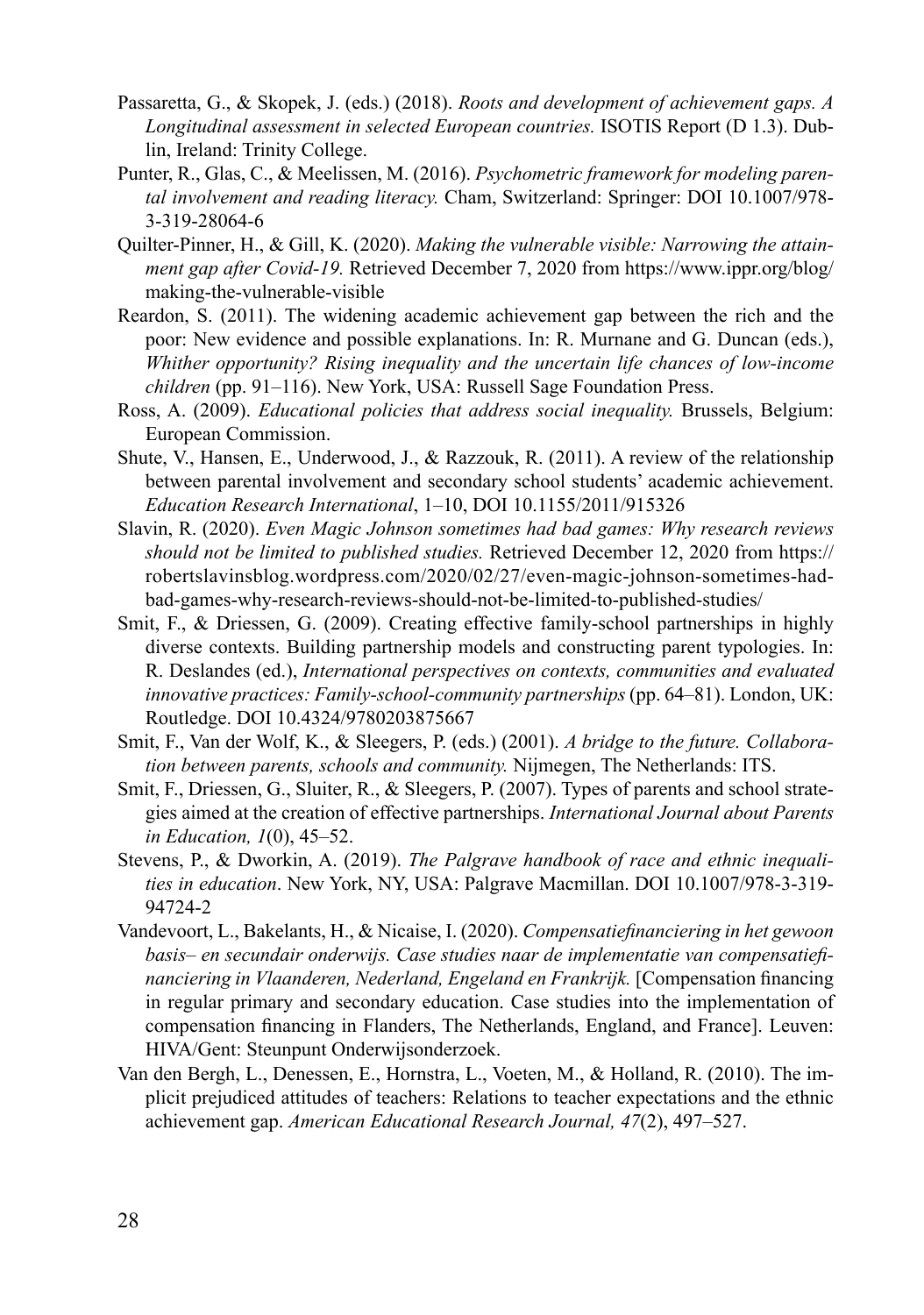- Vignoles, A., Levacic, R., Walker, J., Machin, S., & Reynolds, D. (2000). *The relationship between resource allocation and pupil attainment: A review.* London, UK: Centre for the Economics of Education.
- Wilder, S. (2014). Effects of parental involvement on academic achievement: A meta-synthesis. *Educational Review, 66*(3)0, 377–397. DOI 10.1080/00131911.2013.780009

#### ABOUT THE AUTHOR

Dr. Geert Driessen has been an educational researcher at Radboud University, the Netherlands for nearly 35 years. At present, he is semi-retired and still active. His expertise lies in the field of education in relation to ethnicity/race/migration, social milieu/socioeconomic status and sex/gender. His major research interests include: early childhood education and care; dialects, regional languages, bilingual education; educational careers, educational priority policy, educational inequality, educational opportunities, educational disadvantage; parental involvement and participation; religion, denomination, Islamic schools. He is the author of 500+ articles, reports, (chapters in) books, and conference papers.

*Contact: E-mail:* driessenresearch@gmail.com *Web:* www.geertdriessen.nl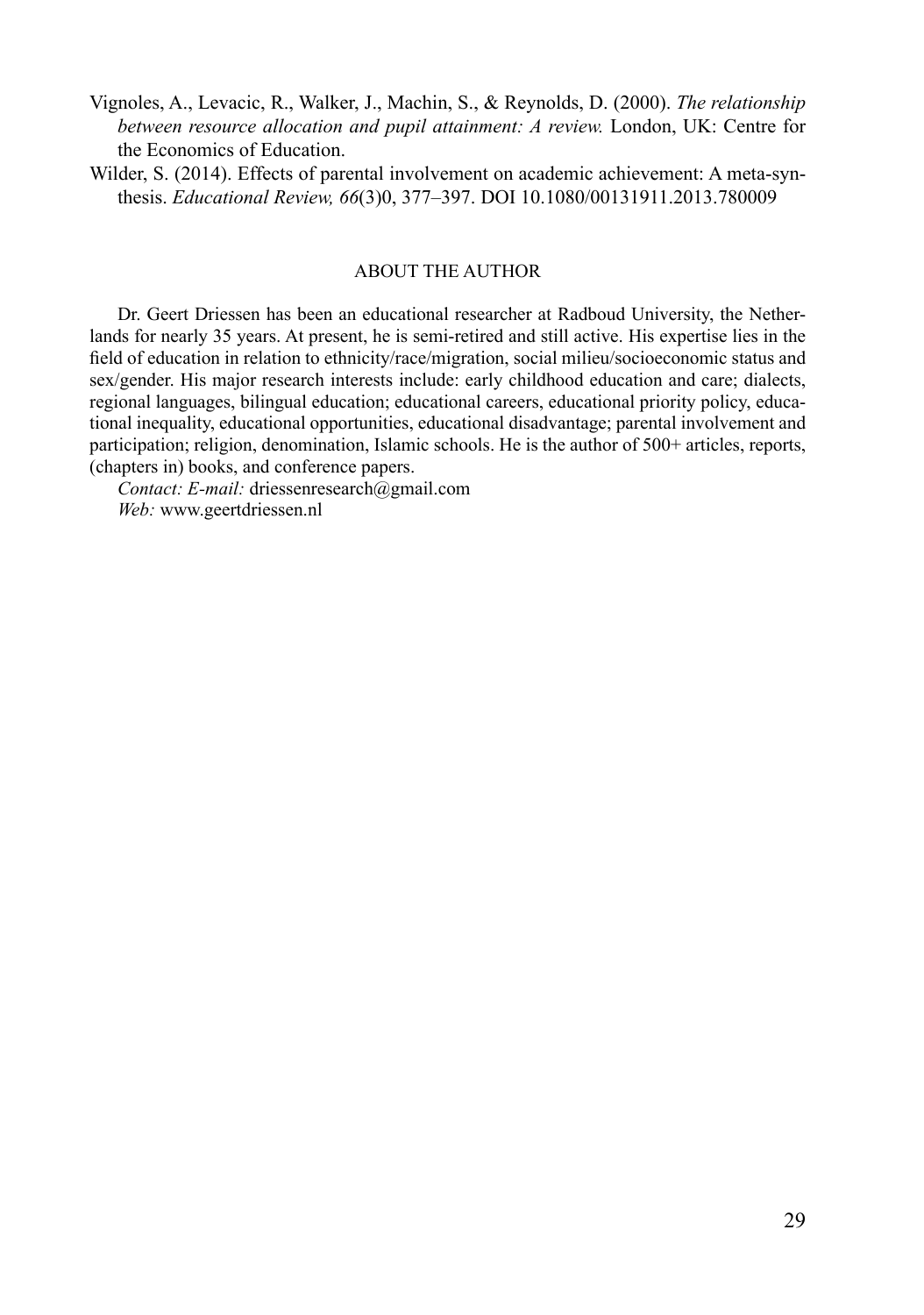### **ГОДИШНИК НА СОФИЙСКИЯ УНИВЕРСИТЕТ "СВ. КЛИМЕНТ ОХРИДСКИ"**

*Факултет по науки за образованието и изкуствата*

*Книга Педагогически науки*

### **ANNUAL OF SOFIA UNIVERSITY "ST. KLIMENT OHRIDSKI"**

# *Faculty of Educational Studies and the Arts*

*Воок of Educational studies*



### **ТОМ/VOLUME 114**

УНИВЕРСИТЕТСКО ИЗДАТЕЛСТВО "СВ. КЛИМЕНТ ОХРИДСКИ" ST. KLIMENT OHRIDSKI UNIVERSITY PRESS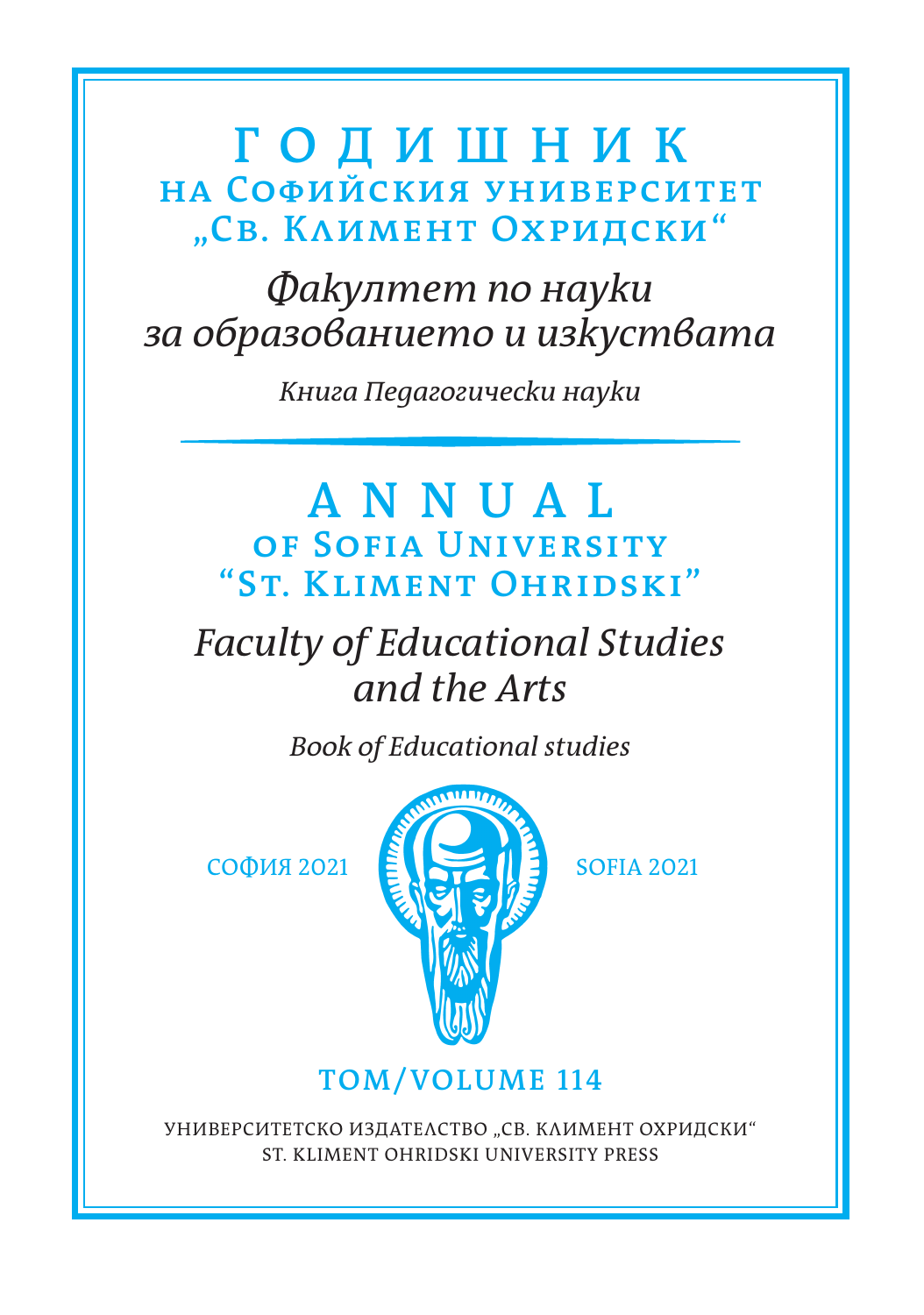### **ГОДИШНИК НА СОФИЙСКИЯ УНИВЕРСИТЕТ "СВ. КЛИМЕНТ ОХРИДСКИ"**

# *Факултет по науки за образованието и изкуствата*

*Книга Педагогически науки*

## **ANNUAL OF SOFIA UNIVERSITY "ST. KLIMENT OHRIDSKI**"

# *Faculty of Educational Studies and the Arts*

*Воок of Educational Studies*

**Том/Volume 114**

УНИВЕРСИТЕТСКО ИЗДАТЕЛСТВО "СВ. КЛИМЕНТ ОХРИДСКИ" ST. KLIMENT OHRIDSKI UNIVERSITY PRESS СОФИЯ  $\bullet$  2021  $\bullet$  SOFIA